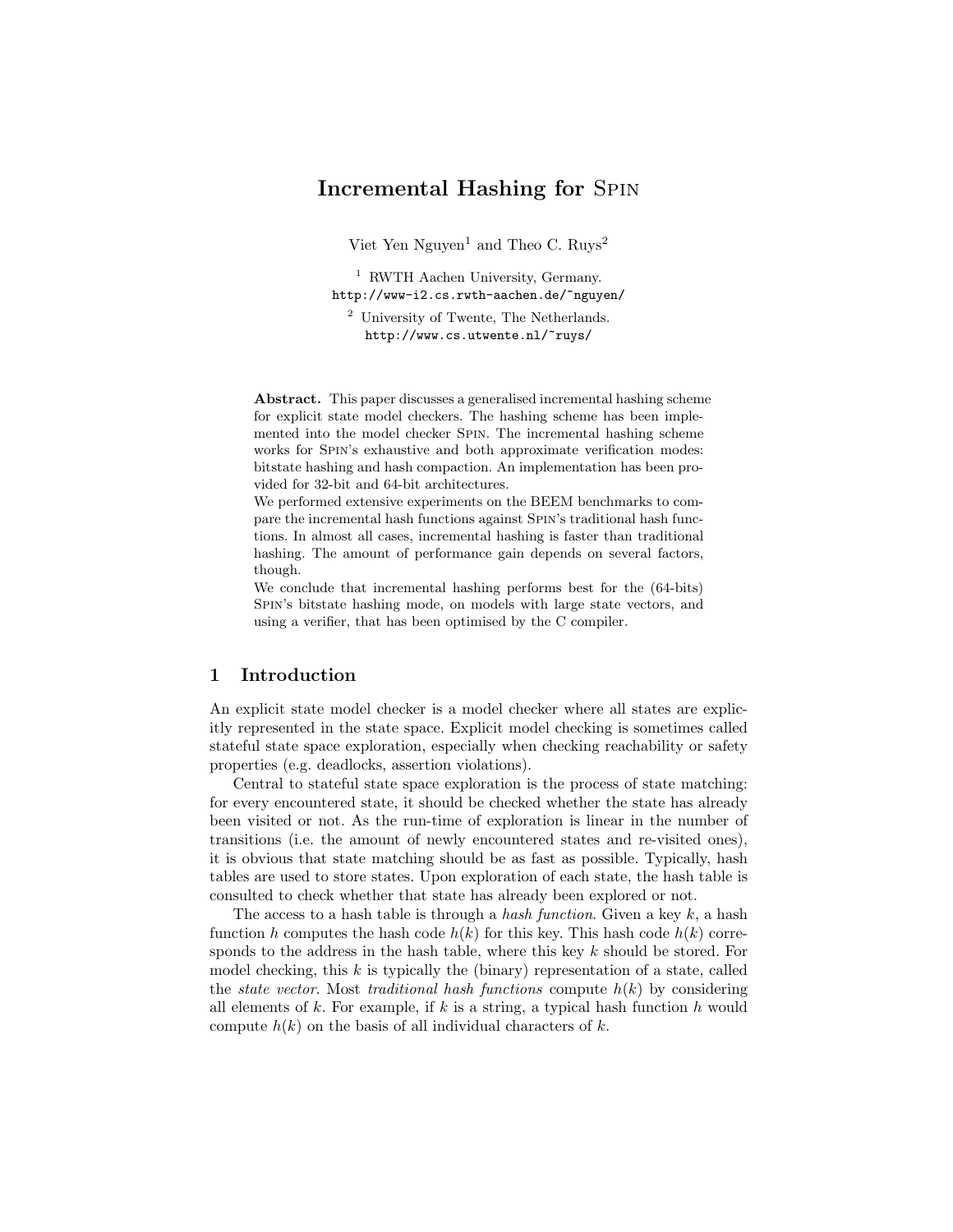With respect to state space exploration, two observations can be made. Firstly, the size of a state vector is usually substantial. State vectors of several hundreds of bytes are not exceptions. This means that computing a traditional hash code for such states can become quite expensive. Secondly, when exploring the state space in a structured manner (e.g. depth first search), the transitions between two consecutive states is local: only a small part of the state changes with respect to the previous state.

This last observation is the idea behind so called incremental hash functions, which use the hash code of a previous key to compute the hash code for the new key. The application of incremental hashing within a model checker is not new. Mehler and Edelkamp [11] have implemented an incremental hashing scheme in the model checker StEAM, a model checker for  $C++$ . However, their incremental hashing scheme is only practicable for hashing (large) stacks and queues incrementally. We have improved their hashing scheme by generalising it for hashing vector-based data structures (like state vectors) incrementally by using cyclic polynomials from [2].

Our generalised hashing scheme was originally developed for MOONWALKER [14]<sup>3</sup> a software model checker for CIL bytecode programs, i.e. .Net applications. Unfortunately, after implementing our incremental hash function into Moon-Walker, initial tests showed no measurable performance gain. We studied this observation using a profiler and found out that the stake of hashing in Moon-WALKER is extremely small [12]. Other tasks that have to be performed for each state (e.g. garbage collection, state compression, etc.) take much more time. Any performance gain in hashing would therefore not be visible in the total running time.

The model checker Spin [6] is arguably one of the fastest explicit state model checkers available. The current version of Spin uses two traditional hash functions: one composed by Bob Jenkins [20] and one composed by Paul Hsieh [19]. For Spin verifiers – unlike for bytecode model checkers – hashing accounts for a substantial amount of the running time.

We have implemented our generalised incremental hashing scheme into Spin 5.1.4. The incremental hashing scheme works for checking safety properties (-DSAFETY) for both 32-bit and 64-bit architectures. Furthermore, it works in exhaustive mode and both approximate modes: bitstate hashing and hash compaction. We have performed numerous experiments on the BEEM benchmarks [16] to compare the incremental hash functions against Spin's traditional hash functions. From these experiments we learnt that incremental hashing is faster than Spin's traditional hash implementations without sacrificing too much accuracy. The amount of performance gain depends on several factors:

- the verification mode: exhaustive or approximate,
- the architecture on which the verification is run: 32-bit or 64-bit,
- the size of the state vector, and

<sup>3</sup> MoonWalker was previously known as mmc: the Mono Model Checker. Due to several name clashes, mmc has recently been renamed to MoonWalker.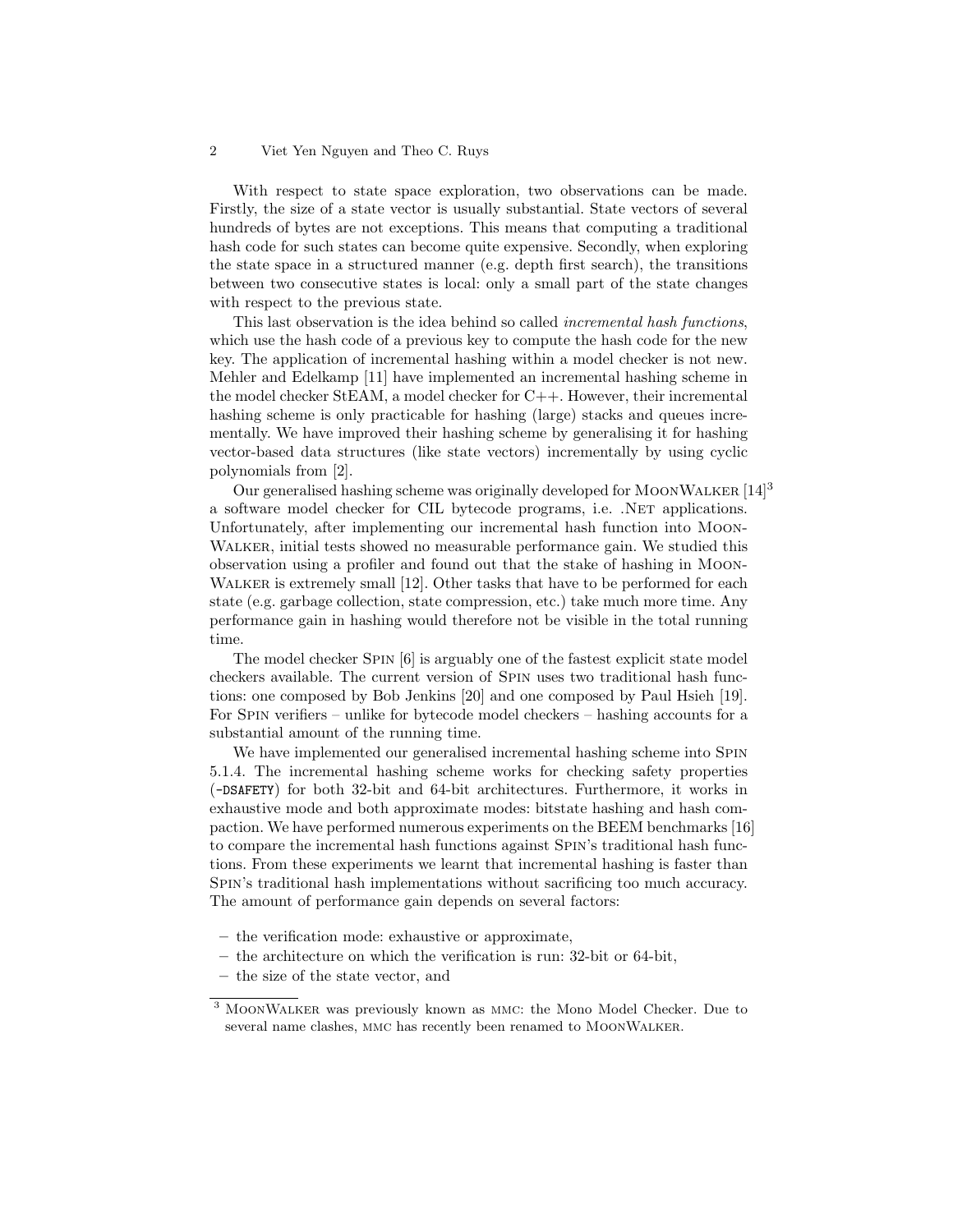- the optimisation parameters used for the gcc compiler: the default setting  $(-00)$  or the most aggressive optimisation setting  $(-03)$ , and
- the verifier arguments, e.g., hashtable sizes, maximal search depth.

Incremental hashing performs best for (64-bit) bitstate hashing mode, with larger state vectors and using an optimised verifier.

The rest of the paper is organised as follows. In section 2, we first discuss some related work in the context of (incremental) hashing. Section 3 presents the general incremental hashing scheme: both the intuition of the method and an implementation in C are discussed in detail. Section 4 explains how we have implemented the method in Spin and discusses the experimental settings of the benchmark runs that we have conducted. In section 5 we present the results of the benchmark runs and we discuss the outcome of the experiments. Finally, in section 6 we summarise the results and give pointers for future work.

# 2 Related Work

The hash table is the cornerstone of stateful state space exploration. Accesses to a hash table are in amortised  $O(1)$  time. Although this is a good worst-case time-complexity, the constant costs are high if a bad hash function is chosen. A good hash function should fulfill the following requirements [10]:

- $-$  Fast. The computation of the hash function should be efficient and fast.
- Accurate. To avoid a large number of address collisions, the hash values should distribute evenly over the range of the hash function.

With respect to accuracy, the following rule of thumb is often used: "one bit change in the key should result in half of the bits flipped in its hash code".

A well known hash function for hashing arrays is the rolling hash function [1]. Given a ring R, a radix  $r \in R$  and a mapping function T that maps array elements to R, the rolling hash code for an array  $a = a_0 \dots a_n$  is computed as follows:

$$
H(a) = T(a_0) + rT(a_1) + \ldots + r^nT(a_n) = \sum_{i=0}^n r^i T(a_i)
$$
 (1)

A possible suitable ring R is  $\mathbb{Z}/B$ , where B is a prime number and is also the amount of buckets in the hash table. This specialisation of the rolling hash function is called hashing by prime integer division [2].

It is not difficult to see that the rolling hash function is prone to overflow, especially due to the power operations with the radix. Remedying overflow is costly. A recursive formulation of the rolling hash code is less prone to overflow:

$$
H(a_0) = T(a_0) \tag{2}
$$

$$
H(a_i) = rH(a_{i-1}) + T(a_i) \qquad \qquad 1 \le i \le n \qquad (3)
$$

Note that the radixes are reversely mapped to the array elements when compared to equation 1, and therefore hash codes derived from the recursive formulation should not be matched against hash codes derived from the non-recursive formulation.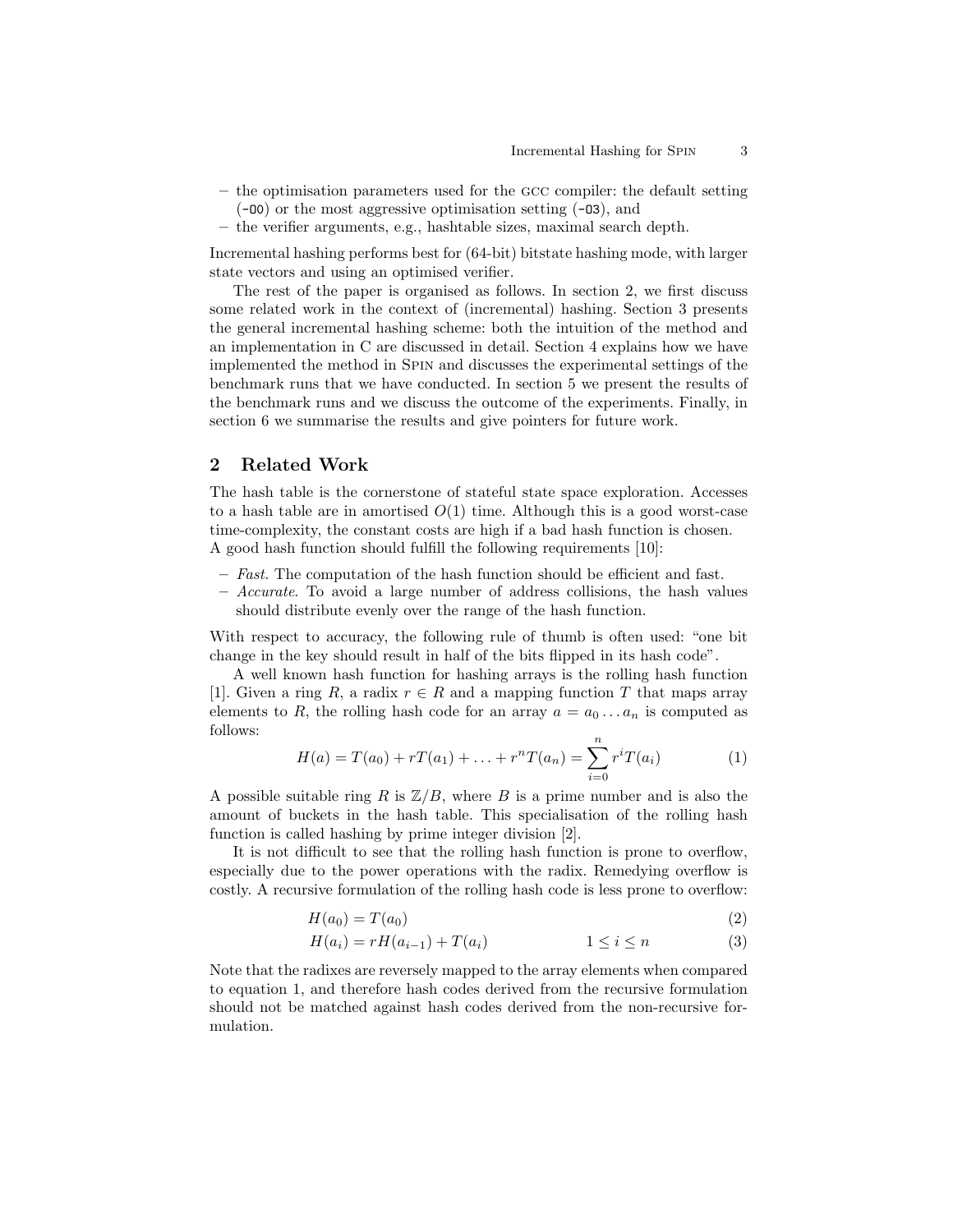### 2.1 Incremental Hashing

Karp and Rabin [8] describe an incremental recursive hash function for fast string pattern matching by using recursive hashing by prime integer division. Their idea is to reuse the hash code of the previous unmatched substring for the calculation of the shifted substring. In [2], this is generalised for matching of n-grams.

The rolling hash function is not only amenable for incremental recursive hashing, but also incremental linear hashing. The idea behind incremental linear hashing, is that the contribution of an array element is independent of the contributions of other array elements. In case of an array change, the influence of the old array element is known and thus can be removed, followed by adding the influence of the new array element [2]. In [11], this is expressed as follows. Consider an array  $k = v_0 \dots v_i \dots v_n$  and its successor  $k' = v_0 \dots v'_i \dots v_n$ , then the hash code of  $k'$  can be computed as follows:

$$
H(k') = H(k) - r^{i}T(k_{i}) + r^{i}T(k'_{i})
$$
\n(4)

Depending on the ring chosen, the power operation with a large index  $i$  can easily lead to overflow. Thus using this hashing scheme for arbitrary modification of large arrays is impractical. For stacks and queues however, [11] describes a rewritten version of that formula for push and pop operations with the power operation removed. They tested it in their StEAM model checker, and got at least a speedup factor by 10 compared to non-incremental hashing. Note that this speedup was achieved with fixed-sized stacks of eight megabyte. It is logical to assume that the speedup factor will be much lower with with arbitrary sized stacks.

# 2.2 SPIN

SPIN [21, 6] is a state-of-the-art explicit state model checker, which is used as a reference for other model checkers. With respect to memory efficiency and verification time, Spin is hard to beat. Spin provides many ways to tune and optimize its verification runs. Most of these optimisation features can be enabled via compilation flags for the C compiler (e.g. gcc). See for details chapter 18 of  $[6].<sup>4</sup>$ 

Spin supports three verification modes. The most commonly used verification mode is the exhaustive mode, where all states are stored until the memory to store the states is exhausted. Spin provides state compression techniques to fit more states in the same amount of memory.

For the cases where there is not enough memory to store all (compressed) states, Spin supports two lossy, approximate verification modes, which are both heavily based on hashing functions: bitstate hashing and hash compaction. A good survey and extensive discussion on various approximate methods can be found in [10].

<sup>&</sup>lt;sup>4</sup> As this paper is concerned with tuning and optimizing SPIN verification runs, we use several of these compilation parameters, usually prefixed with -D.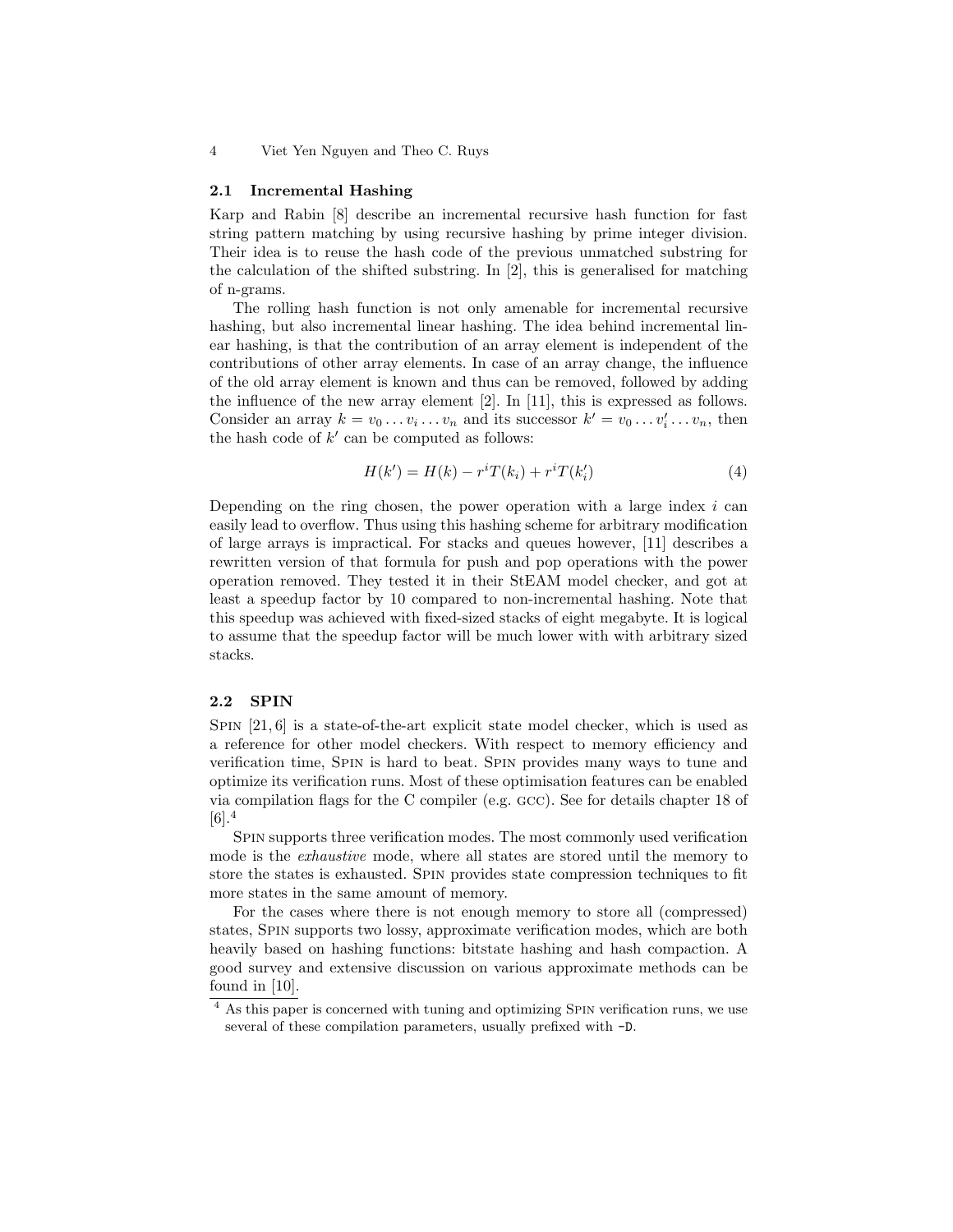Bitstate hashing. Holzmann's bitstate (sometimes called supertrace) hashing [4, 5] algorithm works as follows. Under the assumption that the number of slots in the hash table is high in comparison to the number of reachable states, then it is possible to identify a state by its address in the hash table. In this case, a single bit suffices to indicate whether a state has already been visited or not.

The coverage of bitstate hashing can be improved (on the expense of time) by using k different, independent hash functions for the same hash table. A state is considered visited before if the bits for all  $k$  hash functions are set. This variant of bitstate hashing is called k-fold bitstate hashing. Triple hashing [3] improves upon this scheme by using three hash values to generate  $k$  hashes. For bitstate hashing to be effective, the accuracy of the hash function(s) involved should be high.

Initially, SPIN used  $k = 2$  by default, but since October 2004, SPIN's default is set to  $k = 3$ . Of course, the variable k can be set to larger values using a run-time option.

Bitstate hashing in SPIN is enabled using the -DBITSTATE parameter.

Hash compaction. Wolper and Leroy [15] introduced hash compaction, a indirection variant of bitstate hashing. The idea of hash compaction is to store the addresses of the occupied bit positions in the bitstate table, rather than storing the whole array itself.

For hash compaction, the hash table is taken to be very large (e.g.  $2^{64}$  bits), much too large to fit in memory. Now the address computed by the hash function (e.g. 64 bit-wide) is stored as being a normal state. Hash compaction is thus also viewed as a lossy form of state compression. Hash compaction is more accurate than  $k$ -fold bitstate hashing (for small  $k$ ).

Hash compaction in SPIN is enabled using the -DHC parameter.

The current versions Spin uses two traditional, linear hash functions:

- $-$  Jenkins. Since long, SPIN uses Jenkins hash function [20, 7] for both its exhaustive and approximate verification runs. Jenkins' hash function is considered a fast but still quite accurate hash function.
	- For bitstate hashing, Spin uses 96-bit and 192-bit versions of Jenkins' hash function. For exhaustive verification, a part of the 96-bit or 192-bit hash value is used.
- $-$  Hsieh. Since version 5.1.1 (Nov 2007), SPIN has adopted an alternative hash function by Hsieh [19]. Although perhaps not as accurate as Jenkins, Hsieh's hash function can in some cases be much faster.
	- Hsieh's hash function can be enabled with the parameter -DSFH, which stands for 'Super Fast Hash'. But Hsieh's hash function is also automatically selected for 32-bit safety runs (-DSAFETY). To speed up such verification runs even further, Spin's default mask-compression of states is disabled for -DSAFETY runs as well. Hsieh's hash function is not only fast, but its implementation is also suitable for aggressive optimisation by the gcc compiler (i.e. using  $-02$  or  $-03$ ).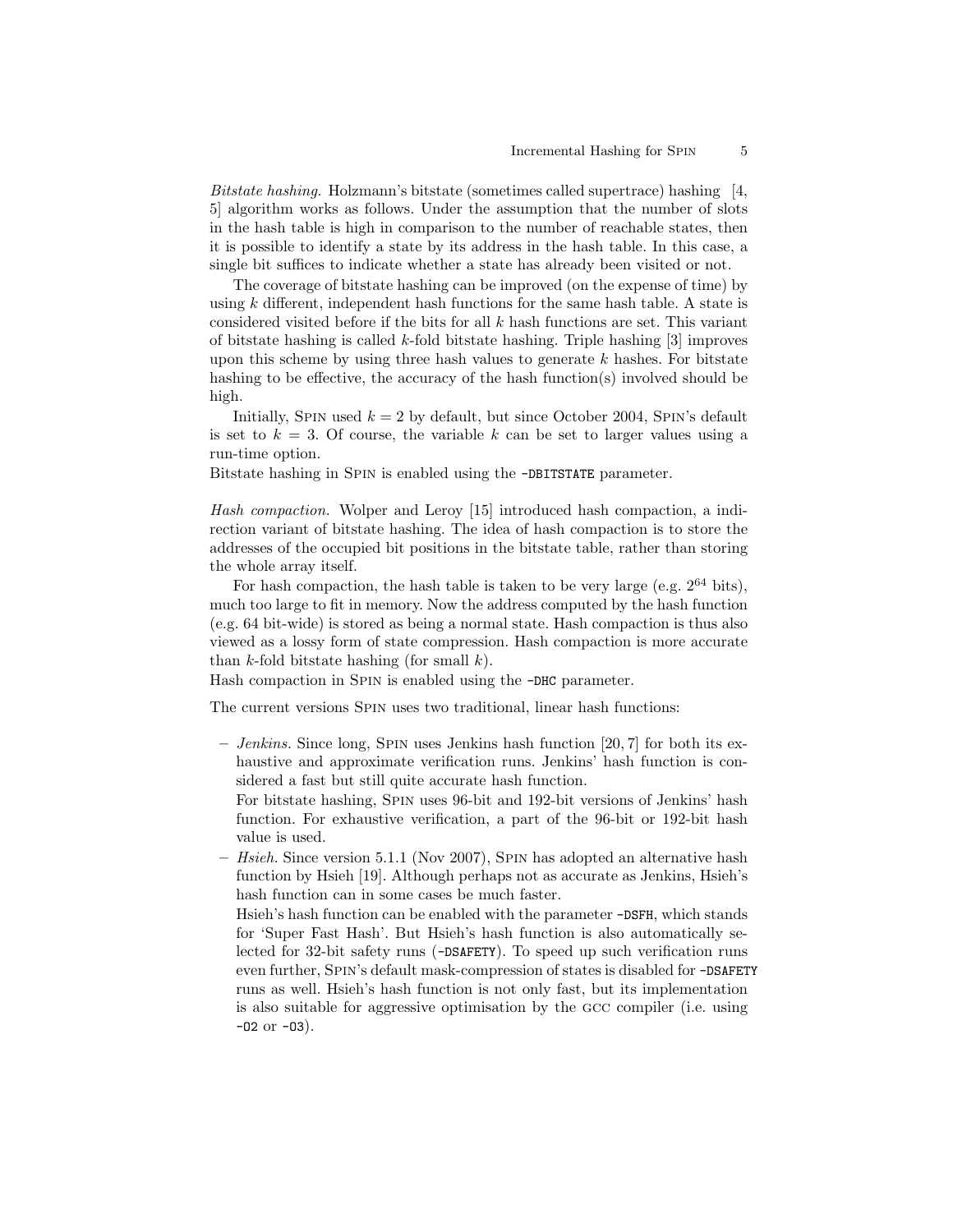Currently, there only exist a 32-bit version of Hsieh's hash function. Furthermore, in the current version of Spin, Hsieh's hash function can only be enabled for checking safety properties.

# 3 Generalised Incremental Hashing Scheme

This section presents the intuition behind the incremental property, the timecomplexity of the incremental hashing scheme and implementation variants. A few concepts, like polynomial rings, from field theory are used to express this. Readers unfamiliar with this may consult [2, Appendix A].

## 3.1 Incremental Property

Consider a Galois field (also known as a finite field)  $R = GF(2)[x]/(x^w + 1)$ , the ring consisting of polynomials in  $x$  whose coefficients are 0 or 1, reduced modulo the polynomial  $x^w + 1$ . Make sure that w matches the computer's word size, thus 32 for 32-bits words. The polynomials are represented by  $w$ -sized bitmasks by placing the coefficients of  $x^i$  at the i<sup>th</sup> bit, creating an one-on-one correspondence between polynomials in  $R$  and the bitmasks.

As a radix, the polynomial  $x^{\delta} \in R$  is chosen. By setting radix  $r = x^{\delta}$ , the following incremental hash function is derived from equation 4:

$$
H(k') = H(k) + x^{\delta i} T(k_i) + x^{\delta i} T(k_i')
$$
\n<sup>(5)</sup>

The minus operation from equation 4 is replaced by an  $+$ , because addition and subtraction are the same in ring R. Now, consider an arbitrary member  $q \in R$ with  $q(x) = q_{w-1}x^{w-1} + q_{w-2}x^{w-2} + \ldots + q_0$ . The multiplication of the x and  $q(x)$  is the following:

$$
xq(x) = q_{w-1}x^w + q_{w-2}x^{w-1} + \ldots + q_0x \tag{6}
$$

$$
= q_{w-2}x^{w-1} + q_{w-3}x^{w-2} + \ldots + q_0x + q_{w-1}
$$
\n<sup>(7)</sup>

Equation 7 is equation 6 reduced to modulo  $x^w + 1$ . The multiplication by polynomial x results to a left rotate of the coefficients in  $q(x)$ , hence the name cyclic polynomials. For most platforms, this is an efficient operation. At least all x86-architectures include native bit rotate instructions. Additions in equation 5 can be implemented using a exclusive-or operation, which is available on all processor platforms.

In order to reduce the amount of operations, equation 5 can be rewritten by applying the associativeness of the  $+$  operation, as shown in the next equation:

$$
H(k') = H(k) + x^{\delta i} (T(k_i) + T(k_i'))
$$
\n(8)

So far, only one variable is left unmentioned, namely  $\delta$ . The choice of a  $\delta$  for the radix  $x^{\delta}$  was experimentally evaluated by [2]. No  $\delta$  clearly stood out. For  $\delta = 1$ , the incremental hashing function worked well and they used is subsequently for their experiments. For this reason, we also take 1 for  $\delta$ .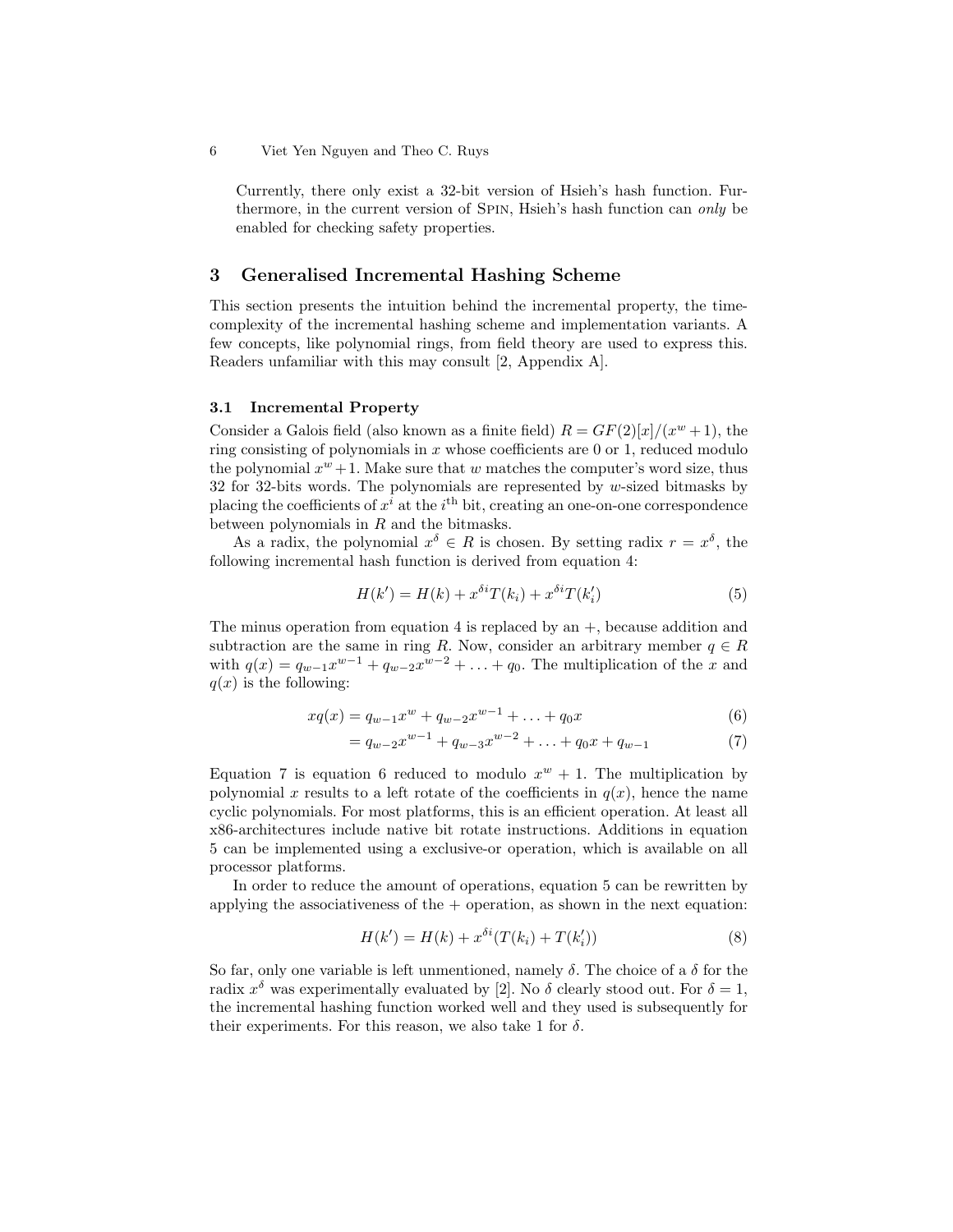Furthermore, as described in [2], cyclic polynomials have one weakness. They have a cycle length of size w for which it computes the hashcode of zero. For example, if a key of size  $2w$  starts with w elements followed by another identical sequence of  $w$  elements, then the hashcode for that key is zero. In practise, such keys are extremely rare in model checking, as their size must be exactly nw-sized, where  $n \in \mathbb{N}$ , and that its contents should be also w-cyclic as well.

#### 3.2 Time-complexity

The time-complexity of the incremental hashing scheme is differently defined compared to traditional hash functions. A fast traditional hash function has a time-complexity in  $O(N)$ , where N is the array length. The incremental hash function hash function has a time-complexity of  $O(1)$  for one change to the array. Theoretically, the incremental hash function is faster if the amount of changes between successive states is smaller than  $N$ . This is usually the case in model checking, where the amount of changes is usually 1 or 2 and almost never near N.

### 3.3 Variants

From the perspective of implementation, there are several variants of the incremental hashing scheme at one's disposal, namely by reordering the coefficients with respect to the bitmask and by using different mappings of function  $T$  in equation 4.

Reordering the Bitmask. The coefficients of polynomials in  $R$  were initially mapped to a bitmask whose position coincide with those in the bitmask. This mapping was chosen to allow efficient left-rotate operations on bitmasks as the equivalent to multiplication by  $x$ . Another ordering of coefficients that works equally well is by ordering the coefficients reversely: the coefficient of  $x^j$  is placed at the  $64 - j$  bit position. Such a mapping results to right-rotate operations as the equivalent to multiplication by  $x$ .

Different Mappings. Our initial experiments with the incremental hashing scheme led to high collision rates. This was caused by the initial mapping of function T in equation 5, for which we originally chose the identity function. The source of the collisions lied in the entropy of changes between state vectors of successive states. Transitions are often of low entropy, like changing changing a variable from 0 to 1 or add 1 upon variable i. The incremental hash function recalculates the hash function upon such changes, but since the entropy is low, the resulting hash would not differ much as one desires for a good hash function. In order to increase entropy, we experimented with different functions of T.

Our approach is by using integer hash functions as a  $T$ . We initially used Wang's integer hash [22], but its constant time-complexity is relatively big compared to that of the incremental hashing scheme, and we observed in experiments that the slowdown made incremental hashing slower than traditional hashing functions.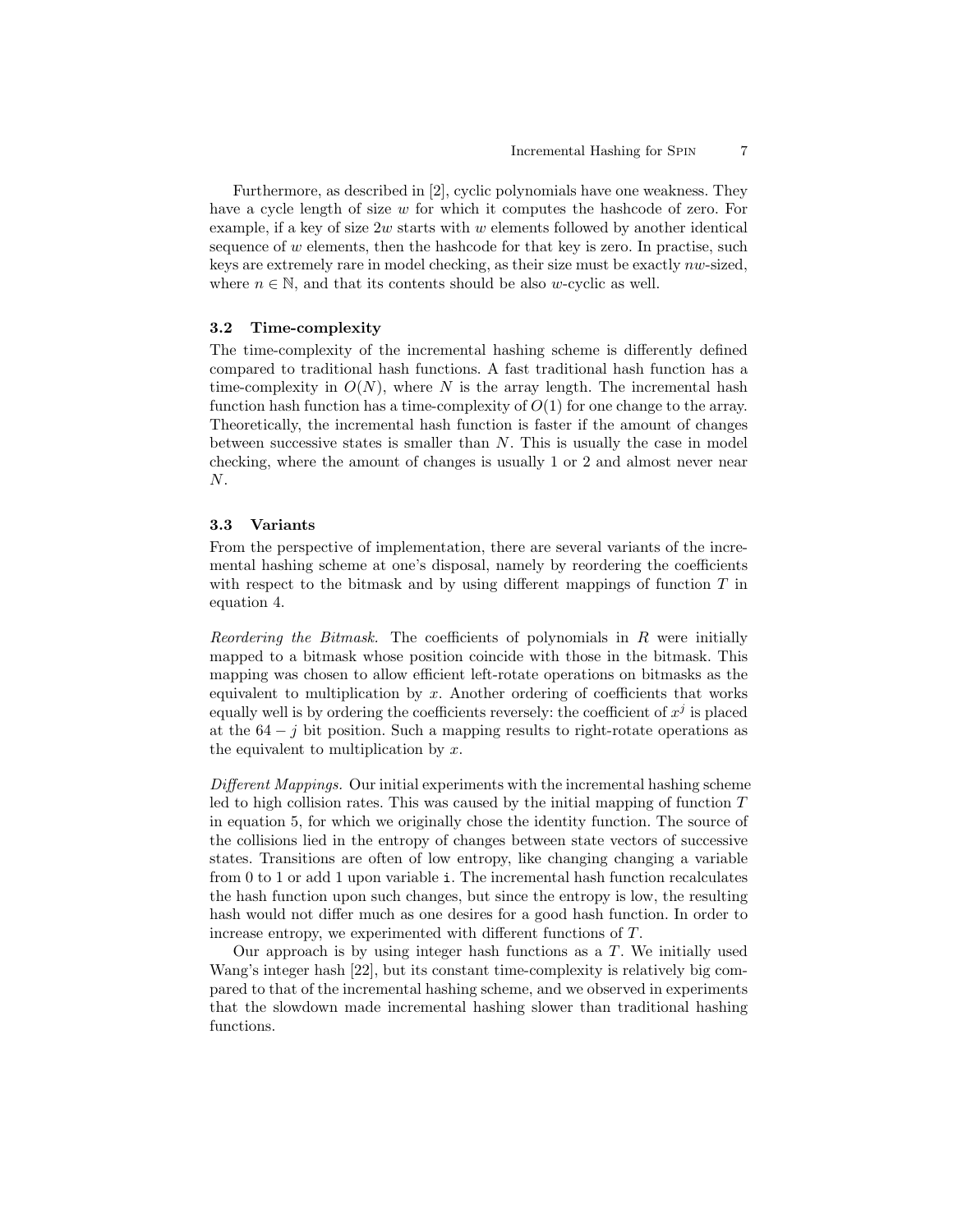The function  $T$  has therefore be very fast. An integer hash function for which we observed that it works out well is Knuth's multiplicative constant [9]. This hash function simply multiplies the input by a word-size dependent constant. For 32-bit words, the constant is 2654435769, and for 64-bits words, the constant is 11400714819323198485. The constant is calculated by multiplying one-bitmask  $(1.400/14819323198485)$ . The constant is calculated by multiplying one-bitmask (i.e., the largest number in the sized word) by the golden ratio  $(\sqrt{5}-1)/2$   $\approx$ 0.618034 . In [9], Knuth shows this integer hash function has a high likelyhood of spreading the bits through the word, thereby increasing entropy.

Other constants are also applicable. We also experimented with the magic constants of the FNV hash funnction [18], which is 2166136261 for 32-bits words and 14695981039346656037 for 64-bits words. These FNV constants are 'magic', because their effectiveness was only evaluated by emperic evidence.

## 3.4 Implementation Examples

Here we present several C implementations of the incremental hashing scheme. The implementation below is one for SPIN:

```
c_hash(int i, unsigned int old, unsigned int new) {
    const unsigned long knuth = 11400714819323198485UL;
    const unsigned long fnv = 14695981039346656037UL;
    unsigned long diff = ((new)*knut) ^ ((old)*knut);
    chash \hat{=} ((diff \langle i) | (diff >> (64 - i)));
#if defined(BITSTATE) || defined(HC)
    unsigned long diff2 = ((new)*fnv) (old)*fnv);
    chash2 ^= ((diff2 \gg i) | (diff2 \ll (64 - i)));chash3 ^= ((diff \gg i) | (diff \ll (64 - i)));#endif
}
```
For exhaustive search, only Knuth's multiplicative constant with left-rotatable bitmask are used. For hash compaction, a second hash value is maintained using FNV's constant. For bitstate hashing, triple hashing is used by maintaining a third hash value using a right-rotable bitmask in combination with Knuth's multiplicative constant. We will refer to this implementation as CHASH (where the 'C' stands for cyclic).

Another triple incremental hashing approach is by viewing three words as one word, upon which a bit rotate is performed. This approach is less optimisable because no processor supports a native bit rotate operation for triple-word sized values. We experimented shortly with this approach but found out it always outperformed by the above variant.

# 4 Experimental Method

We originally implemented CHASH in SPIN 4.3.0, and the results with it are described [12]. Since that thesis and this paper, version Spin 5.1.4 came out and we ported CHASH to it. We subsequently used this newer implementation and benchmarked it extensively against Spin's default hash functions.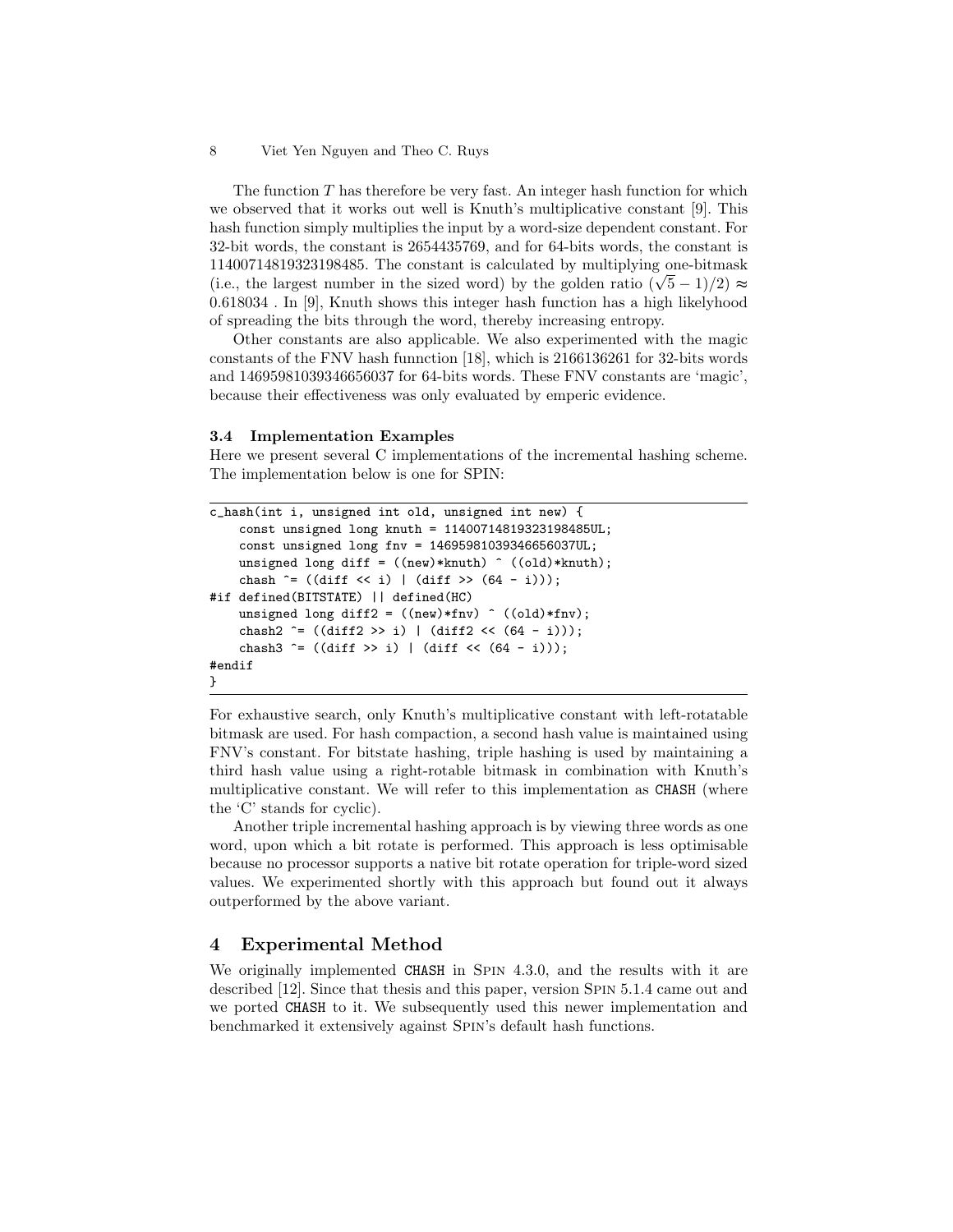#### 4.1 Implementation

The difficulty of implementing CHASH varies from language to language. In Moon-WALKER, which is written in  $C\#$ , the implementation was extremely easy due to object encapsulation of the state vector, and therefore also all writes calls to it.

Spin however is implemented in C and therefore lacks the expressive means for encapsulated state vector access. The state vector in Spin is accessible via the global point now and is updated by writing to an offset from this pointer. In order to detect all these writes, which can happen throughout the generated verifier, we had to add a call to the incremental hashing function just before the state vector is updated at that point.

Besides this, we had to overcome several other issues due to specifics in the C language. For one, our implementation uses the memory address of the written variable as the index argument to function c\_hash. This however did not work for the Promela datatypes unsigned int and bit. Spin uses bitfields as the underlying C datatype, and bitfields have by definition no addresses. To solve this, we created a virtual memory mapping for unsigned ints and bits. When the verifier is generated, the address of the variable in the symboltable is used as the index instead. We could not use a virtual mapping for all variables because of arrays. Accesses to arrays in Spin may have an expression as indexer and its value is only known at runtime, not when the verifier is generated.

Also, we could not just use the memory addresses, but we had to use memory offsets. Using offsets is important for approximative methods, because the approximation of the explored state space can slightly differ due to changed memory addresses. These are suspectible to operating system semantics. Offsets are relative and remain the same between runs.

Additionally, we optimised the time-complexity at a small cost of memory. When the DFS search backtracks, CHASH has to be called for a reverse operation in order to calculate the correct corresponding hash code. However instead, we store the hash values on the DFS stack, and write this value as the corresponding hashcode.

### 4.2 BEEM Benchmarks

We used the BEEM benchmark suite for evaluating the effectiveness of the incremental hashing scheme. This suite consists of 57 models, ranging from communication protocols, mutual exclusion algorithms, election algorithms, planning and scheduling solvers and puzzles [13, 16]. The model are parameterised to yield different problem instances. The total amount of models is 298 and 231 of them are in Promela. We initially evaluated all the Promela models for our experiments. From this evaluation, we made a selection of the 40 largest models that did not run out of memory. These were subsequently used for comparing the different hashing configurations.

Due to space constraints, we are only able to present a selection of the results from these 40 models. We chose to present the ten best problem instances, the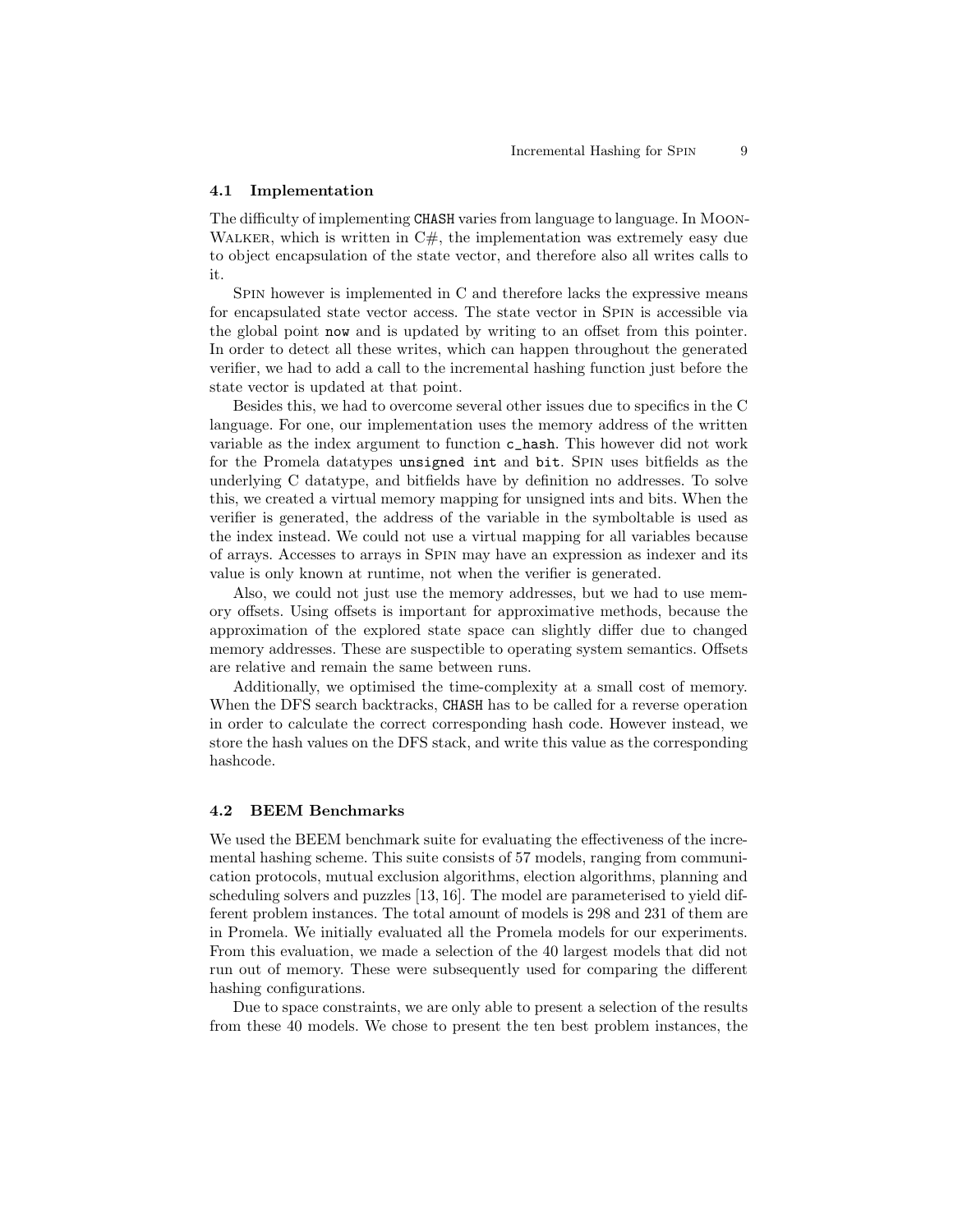ten worst problem instances and averages of the forty selected BEEM benchmark suite, thereby giving a nuanced perspective of the results.

## 4.3 Setup

We ran the benchmarks on nine identical nodes, each equipped with Intel Xeon 2.33 GHz processors and 16 GB memory. When compiling the models, we always enabled the -DSAFETY and -DMEMLIM=15000. As arguments to pan, we fixed the maximal search depth to  $20 * 10^6$  and disabled stopping on errors and printing unreachable states. Furthermore, we conducted runs with the following compiler flags and pan arguments:

| <b>Compiler flags</b> |                                          | Pan arguments |
|-----------------------|------------------------------------------|---------------|
| $-m32$ -DHASH32 -DSFH |                                          | $-w26$        |
|                       | -m32 -DHASH32 -DSPACE -DNOCOMP           | $-w26$        |
|                       | -m32 -DHASH32 -DCHASH -DNOCOMP           | $-w26$        |
| -m32 -DHASH32 -DSPACE |                                          | $-w26$        |
| -m32 -DHASH32 -DCHASH |                                          | $-w26$        |
|                       | -m32 -DHASH32 -DBITSTATE                 | $-w32 - k3$   |
|                       | -m32 -DHASH32 -DBITSTATE -DCHASH-w32 -k3 |               |
| $-m32$ -DHASH32 -DHC  |                                          | $-w27$        |
|                       | -m32 -DHASH32 -DHC -DCHASH               | $-w27$        |

These are 32-bits runs. Additionally, we also ran a series of 64-bits runs using the following compiler flags and pan arguments:

| <b>Compiler flags</b>   |                                          | Pan arguments |
|-------------------------|------------------------------------------|---------------|
| $-m64$ -DHASH64 -DSPACE |                                          | -w28          |
| -m64 -DHASH64 -DCHASH   |                                          | $-w28$        |
|                         | -m64 -DHASH64 -DBITSTATE                 | $-w36 - k3$   |
|                         | -m64 -DHASH64 -DBITSTATE -DCHASH-w36 -k3 |               |
| $-m64$ -DHASH64 -DHC    |                                          | $-w29$        |
|                         | -m64 -DHASH64 -DHC -DCHASH               | $-w29$        |

All configurations were run twice, namely without compiler optimisations  $(-00)$ and with  $(-03)$ . We furthermore used the GNU profiler on all configurations. All these configurations come down to the total amount 2400 of verifications runs of which we captured their output, processed it and analysed it to present it in the next section.

# 5 Results and Discussion

Our benchmark runs generated extensive results which we cannot put all here. We therefore highlight the interesting observations and in case of interest, the full result set is downloadable from the incremental hashing webpage [17].

## 5.1 Exhaustive Verification

In 32-bits exhaustive verification we compared CHASH and Jenkins's against Hsieh's. The result is shown in table 1. The first column is the state vector size, followed by the state space size in  $10^6$  and transitions in  $10^6$ . Collision rates are indexed against the state space. They can be higher than 100 because Spin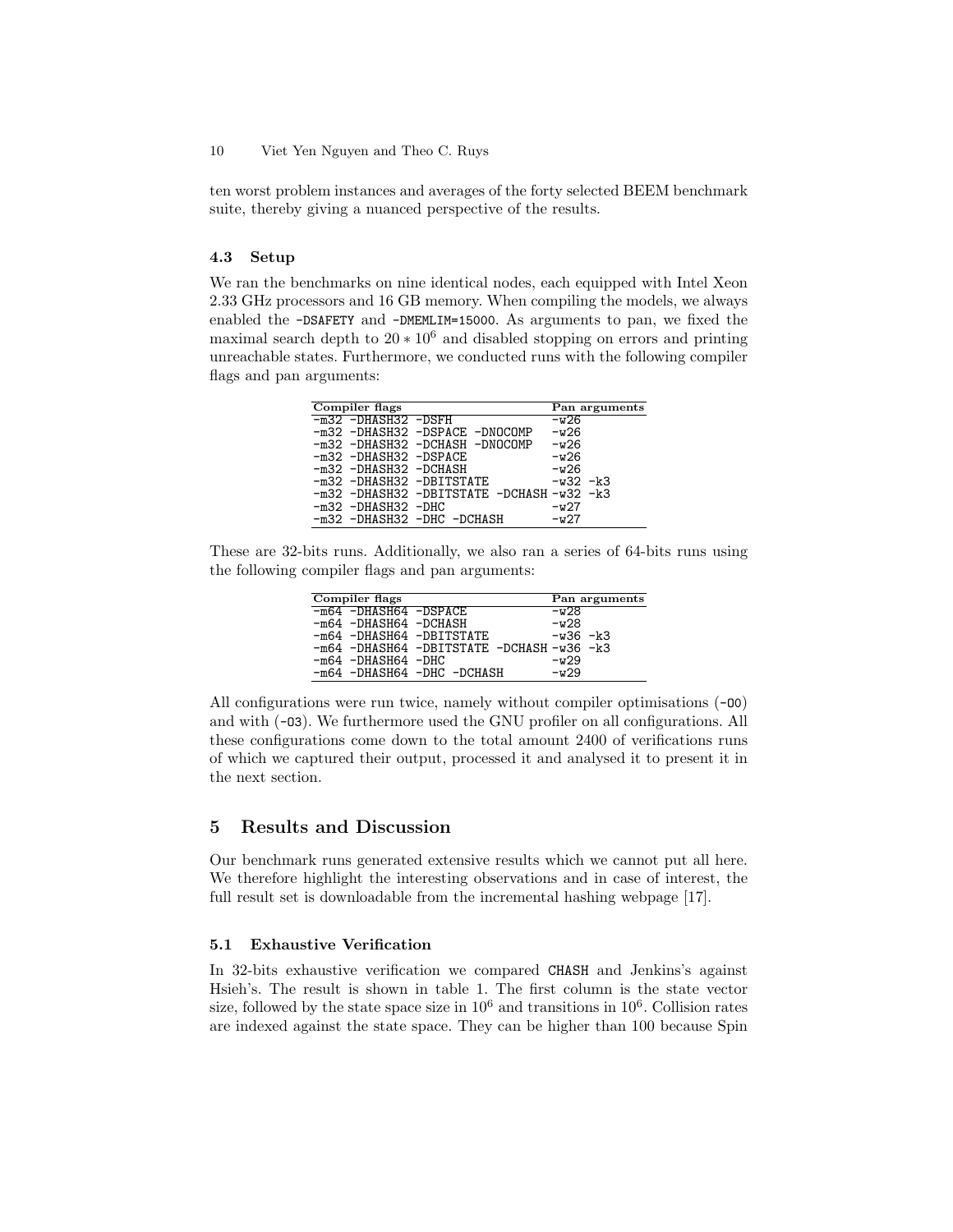|                                                                                                                                                       |     |    |      |                |                | $\mathcal{C}$  |       |     | (0) | CHASH (%) |     | (0)<br>CHASH (%) |
|-------------------------------------------------------------------------------------------------------------------------------------------------------|-----|----|------|----------------|----------------|----------------|-------|-----|-----|-----------|-----|------------------|
| transitions (.100)<br>states (106)<br>$e^{\sqrt{2}}$ (bytes)<br>Heleh 00%<br>Hsieh door<br>CHASH (%)<br>$time -00$<br>model<br>collrate<br>$time -03$ |     |    |      |                |                |                |       |     |     |           |     |                  |
| elevator_planning.2                                                                                                                                   | 48  | 11 | 93   | 939            | 51             | 434            | 47    | 81  | 79  | 54        | 87  | 66               |
| firewire_link.5                                                                                                                                       | 404 | 6  | 12   | 3              | 3              | 3              | 24    | 104 | 86  | 34        | 105 | 61               |
| adding.6                                                                                                                                              | 28  | 8  | 12   | 41             | $\overline{2}$ | $\overline{2}$ | 6     | 92  | 87  | 7         | 95  | 78               |
| telephony.4                                                                                                                                           | 52  | 12 | 64   | 26             | 20             | 28             | 28    | 99  | 89  | 37        | 106 | 71               |
| train-gate.3                                                                                                                                          | 136 | 20 | 57   | 16             | 16             | 15             | 49    | 101 | 90  | 73        | 102 | 67               |
| schedule_world.3                                                                                                                                      | 44  | 4  | 44   | 105            | 21             | 20             | 18    | 101 | 90  | 26        | 102 | 75               |
| phils.6                                                                                                                                               | 84  | 14 | 143  | 93             | 92             | 96             | 86    | 108 | 91  | 109       | 103 | 68               |
| peterson.6                                                                                                                                            | 44  | 9  | 33   | 13             | 12             | 15             | 16    | 99  | 92  | 21        | 101 | 77               |
| lann.3                                                                                                                                                | 128 | 5  | 24   | 8              | 8              | 11             | 24    | 98  | 94  | 33        | 104 | 77               |
| fischer.6                                                                                                                                             | 56  | 8  | $33$ | 17             | 11             | 11             | 17    | 102 | 94  | 24        | 101 | 76               |
|                                                                                                                                                       |     |    |      |                |                |                |       |     |     |           |     |                  |
| protocols.5                                                                                                                                           | 100 | 3  | 8    | $\overline{2}$ | $\overline{2}$ | 16             | 6     | 106 | 100 | 9         | 101 | 74               |
| $e$ levator $2.3$                                                                                                                                     | 40  | 8  | 55   | 166            | 22             | 185            | 20    | 105 | 101 | 28        | 99  | 73               |
| driving_phils.4                                                                                                                                       | 84  | 11 | 30   | 6              | 6              | 106            | 15    | 103 | 102 | 22        | 104 | 72               |
| elevator.3                                                                                                                                            | 140 | 19 | 70   | 25             | 24             | 37             | 74    | 108 | 103 | 112       | 103 | 79               |
| lamport_nonatomic.4                                                                                                                                   | 180 | 16 | 60   | 19             | 19             | 82             | 69    | 98  | 105 | 96        | 101 | 73               |
| msmie.4                                                                                                                                               | 100 | 7  | 11   | $\overline{2}$ | $\overline{2}$ | $\overline{2}$ | 10    | 103 | 106 | 16        | 104 | 79               |
| bridge.2                                                                                                                                              | 60  | 9  | 27   | 12             | 12             | 12             | 21    | 103 | 107 | 36        | 102 | 89               |
| sorter.4                                                                                                                                              | 60  | 13 | 27   | 11             | 8              | 23             | 19    | 102 | 112 | 28        | 103 | 87               |
| reader_writer.3                                                                                                                                       | 160 | 1  | 4    | 1              | 1              | 1              | 16    | 99  | 126 | 29        | 101 | 94               |
| Average                                                                                                                                               | 98  | 12 | 47   | 52             | 17             |                | 47 30 | 102 | 97  | 43        | 102 | 75               |

Table 1. 32-bits exhaustive search BEEM benchmark results of Hsieh versus Jenkins (Jen.) and CHASH.

counts each chain hit in the collision chain as a collision. The verification times of Jenkins's and CHASH are indexed against Hsieh's.

The table shows that the average gain of CHASH over Hsieh's is three percent when the models are compiled with  $-03$  and 25 percent when the models are compiled with -O0. Later on, we shall discuss the differences between -O0 and -O3. Most of the ten worst performing models have higher collision rates when used with CHASH in comparison to Jenkins's. It is also noteworthy that Jenkins's has the lowest collision rates (as reflected in the average collision rate), followed by CHASH and Hsieh's.

In 64-bits mode (see table 2) we see that CHASH is on average six percent faster than Jenkins's for -O3 and nine percent faster for -O0. This gain is visible on all models for both -O0 and -O3, even though the collision rates of CHASH are either on par or worse.

#### 5.2 Bitstate Hashing

For bitstate hashing, we denote the accuracy of the search by the coverage indexed against the full state space size, which we know from the exhaustive verifications. Furthermore, we indexed the verification times of CHASH against Jenkins's here.

With 32-bits bitstate hashing (see table 3), we observed with  $-03$  an average performance decrease of two percent using CHASH. With -O0 there is a performance gain by 23 percent. With 64-bits bitstate hashing (see table 4, we see a performance gain of CHASH by 26 percent (with -O3) and 61 percent (with -O0).

The coverage rates of Jenkins's shows that it is a good hash function in terms of accuracy. CHASH performs less in that respect, as few models like hanoi.3, protocols.5, sorter.4 and reader writer.3 have relatively low coverage rates. We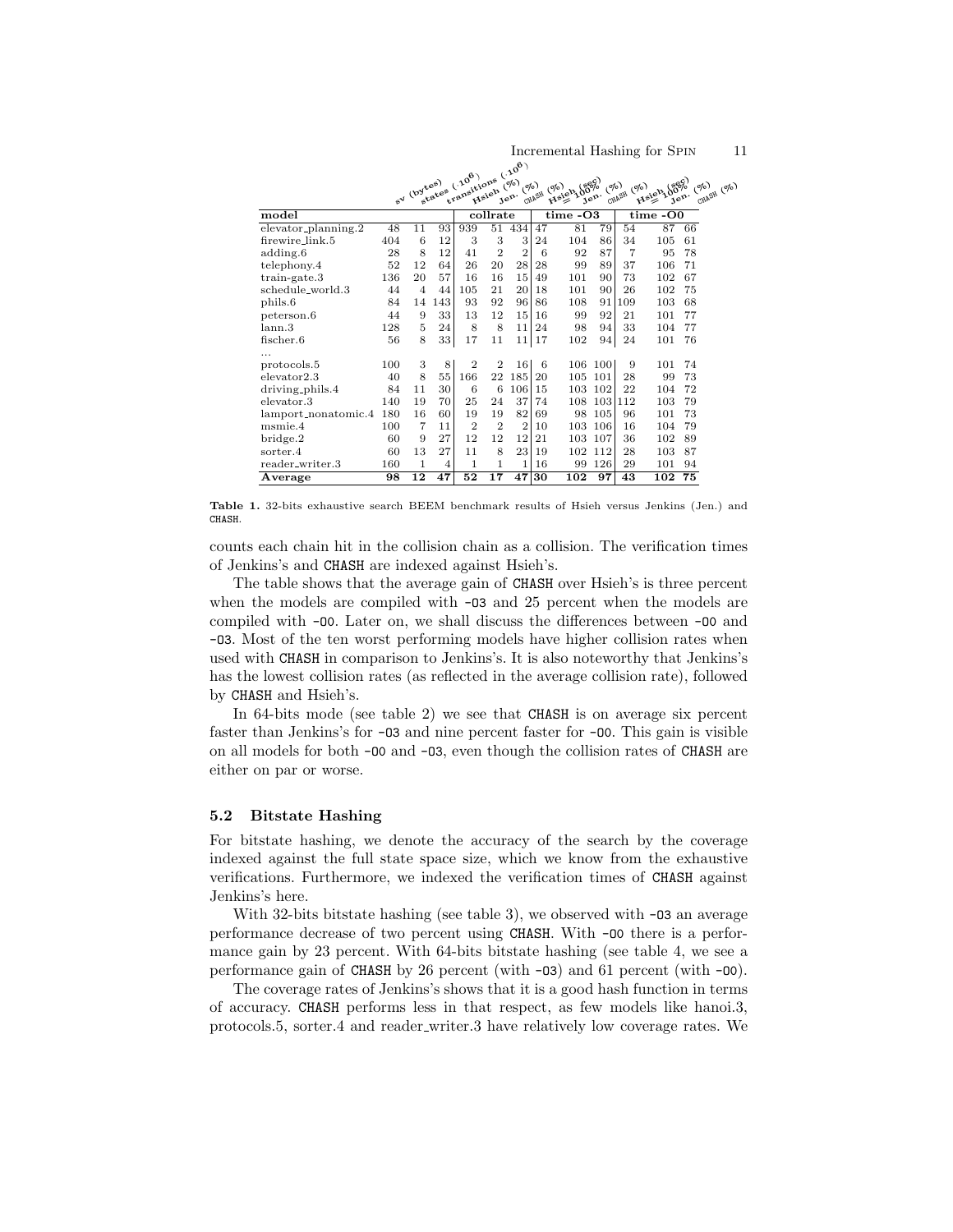|                           |     | transitions (.106)<br>states (.108) |                 |                     |                |           |                 |            |            |           |  |  |
|---------------------------|-----|-------------------------------------|-----------------|---------------------|----------------|-----------|-----------------|------------|------------|-----------|--|--|
|                           |     |                                     |                 |                     |                |           |                 |            |            |           |  |  |
|                           |     | sv (bytes)                          |                 |                     |                | CHASH (%) | Jen: Jogodo     | CHASH (0%) | Jen: 900%  | CHASH (%) |  |  |
| $\overline{\text{model}}$ |     |                                     |                 | collrate            |                |           | $time - O3$     |            | $time -00$ |           |  |  |
| brp.5                     | 148 | 11                                  | 20              | $\mathbf{1}$        | 3              | 29        | 61              | 50         | 90         |           |  |  |
| $_{\rm brp.4}$            | 148 | 7                                   | 13              | 1                   | 4              | 21        | 64              | 35         | 90         |           |  |  |
| driving_phils.4           | 88  | 11                                  | 30              | $\overline{2}$      | 9              | 22        | 88              | 46         | 83         |           |  |  |
| hanoi.3                   | 116 | 14                                  | 43              | 5                   | $\overline{7}$ | 39        | 91              | 91         | 86         |           |  |  |
| phils.6                   | 140 | 14                                  | 143             | 23                  | 23             | 108       | 92              | 243        | 86         |           |  |  |
| elevator2.3_prop4         | 52  | 8                                   | 55              | 5                   | 9              | 26        | 92              | 57         | 88         |           |  |  |
| elevator2.3               | 52  | 8                                   | 55              | 5                   | 9              | 26        | 92              | 58         | 86         |           |  |  |
| mcs.5                     | 68  | 29                                  | 116             | 10                  | 11             | 63        |                 | 93 142     | 87         |           |  |  |
| train-gate.3              | 164 | 20                                  | 57              | 4                   | 29             | 49        |                 | 93 123     | 97         |           |  |  |
| telephony.7               | 64  | 22                                  | 114             | 9                   | 15             | 55        |                 | 93 130     | 87         |           |  |  |
|                           |     |                                     |                 |                     |                |           |                 |            |            |           |  |  |
| schedule_world.3          | 52  | 4                                   | 44              | 5                   | 12             | 23        | 96              | 52         | 87         |           |  |  |
| bakery.5                  | 48  | 7                                   | 25              | $\overline{2}$      | 31             | 13        | 97              | 30         | 82         |           |  |  |
| lann.3                    | 140 | 5                                   | 24              | $\overline{2}$      | $\overline{2}$ | 24        | 97              | 54         | 99         |           |  |  |
| msmie.4                   | 180 | 7                                   | 11              | $\overline{0}$      | $\mathbf{1}$   | 14        | 97              | 31         | 92         |           |  |  |
| production_cell.4         | 304 | 10                                  | 42              | 5                   | 6              | 50        | 97              | 138        | 97         |           |  |  |
| elevator.3                | 152 | 19                                  | 70              | 6                   | 9              | 74        | 97              | 177        | 93         |           |  |  |
| protocols.5               | 112 | 3                                   | 8               | $\mathbf{1}$        | 7              | 8         | 98              | 17         | 96         |           |  |  |
| frogs. $4$                | 68  | 17                                  | 36              | $\overline{2}$      | $\overline{2}$ | 27        | 98              | 60         | 92         |           |  |  |
| $train-gate.2$            | 164 | 18                                  | 50              | 3                   | 30             | 42        | 99              | 108        | 97         |           |  |  |
| reader_writer.3           | 276 | $\mathbf{1}$                        | 4               | 0                   | 1              | 19        | 99              | 39         | 100        |           |  |  |
| Average                   | 120 | $\overline{12}$                     | $\overline{47}$ | $\overline{\bf{4}}$ | 20             | 34        | $\overline{9}4$ | 79         | 91         |           |  |  |

Table 2. 64-bits exhaustive search BEEM benchmark results of Jenkins (Jen.) versus CHASH

|                           |    |                                          |          |           |     | Jep States/sec) |      |        | Jep. (108% etates/sec) |
|---------------------------|----|------------------------------------------|----------|-----------|-----|-----------------|------|--------|------------------------|
|                           |    | state = 00%                              | (0)      |           |     | time Jen. (sec) |      |        |                        |
|                           |    |                                          |          | CHASH (%) |     |                 |      |        |                        |
| model                     |    | $\frac{1}{2}$ coverage - O $\frac{1}{3}$ |          |           |     | rate -O3        | $-O$ |        | rate -O0               |
| firewire_link.5           | 6  | 100                                      | 100      | 18        | 322 | 116             | 36   | 167    | 161                    |
| production_cell.4         | 10 | 100                                      | 100      | 42        | 237 | 109             | 92   | 109    | 153                    |
| phils.6                   | 14 | 100                                      | 100      | 86        | 166 | 109             | 134  | 107    | 144                    |
| train-gate.3              | 20 | 100                                      | 100      | 43        | 465 | 109             | 78   | 253    | 139                    |
| $train-gate.2$            | 18 | 100                                      | 100      | 38        | 474 | 108             | 69   | 259    | 137                    |
| elevator2.3               | 8  | 100                                      | 47       | 25        | 302 | 107             | 36   | 211    | 122                    |
| fischer.6                 | 8  | 100                                      | 100      | 20        | 426 | 107             | 30   | 280    | 128                    |
| $e$ levator_planning. $2$ | 11 | 100                                      | 100      | 37        | 311 | 106             | 56   | 204    | 132                    |
| telephony.7               | 22 | 100                                      | 97       | 52        | 419 | 106             | 84   | 262    | 133                    |
| $_{\rm brp.5}$            | 11 | 100                                      | 100      | 18        | 603 | 105             | 32   | 337    | 135                    |
|                           |    |                                          |          |           |     |                 |      |        |                        |
| driving_phils.4           | 11 | 100                                      | 41       | 17        | 653 | 95              | 27   | 413    | 121                    |
| elevator.3                | 19 | 100                                      | 100      | 68        | 274 | 95              | 121  | 154    | 125                    |
| lann.4                    | 13 | 100                                      | 99       | 55        | 231 | 92              | 105  | 120    | 123                    |
| bridge.2                  | 9  | 100                                      | 100      | 24        | 392 | 92              | 40   | 230    | 106                    |
| msmie.4                   | 7  | 100                                      | 100      | 12        | 605 | 92              | 20   | 359    | 123                    |
| frogs. $4$                | 17 | 100                                      | 100      | 26        | 662 | 90              | 42   | 412    | 111                    |
| protocols.5               | 3  | 100                                      | 63       | 8         | 413 | 89              | 12   | 265    | 111                    |
| sorter.4                  | 13 | 100                                      | 89       | 21        | 625 | 89              | 34   | 383    | 117                    |
| reader_writer.3           | 1  | 100                                      | 91       | 16        | 47  | 76              | 30   | 25     | 102                    |
| hanoi.3                   | 14 | 100                                      | $\theta$ | 33        | 429 | 4               | 55   | 260    | 6                      |
| Average                   | 12 | 100                                      | 91       | 31 I      | 421 | 98              |      | 51 265 | 123                    |

Table 3. 32-bits bitstate search BEEM benchmark results of Jenkins (Jen.) versus CHASH.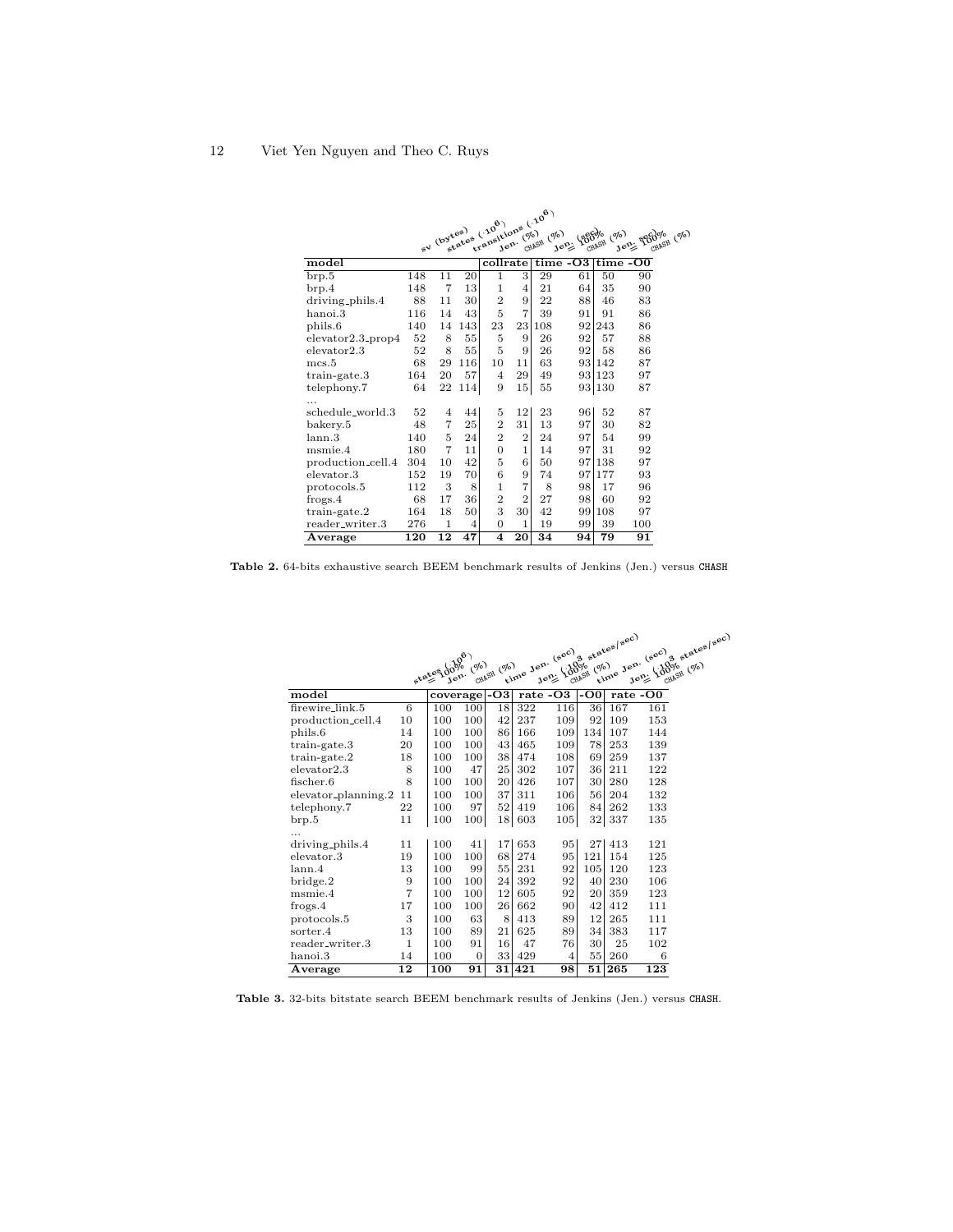found out this is due to the low entropy input as discussed earlier. Though this is combated using integer hash multiplication, in rare cases as these it is yet insufficient. We found out that additional effective measures are reordering the declaration of variables and/or making the state vector more sparse by adding dummy variables can be quite effective. Depending on the model, we gained nearly on par coverage. A patch against SPIN that generates such models can be downloaded from the incremental hashing webpage. Note that these more unconventional measures are not universally effective and we measured that in general they decrease coverage. For this reason, they are not enabled with CHASH by default.

|                     |                 |                  |     |           |                 |     |         | Jen Light states/sec) | Jen. Jane states/sec. |
|---------------------|-----------------|------------------|-----|-----------|-----------------|-----|---------|-----------------------|-----------------------|
|                     |                 | states10000      |     |           | time Jen. (sec) |     |         |                       |                       |
|                     |                 |                  | (9) |           |                 |     |         |                       |                       |
|                     |                 |                  |     | CHASH (%) |                 |     |         | time Jen.             |                       |
| model               |                 | $coverage$  -03  |     |           | rate -O3        |     | $-00$   | rate -O0              |                       |
| $train-gate.2$      | 18              | 100              | 100 | 76        | 234             | 163 | 138     | 129                   | 207                   |
| production_cell.4   | 10              | 100              | 100 | 77        | 130             | 160 | 158     | 63                    | 214                   |
| $train-gate.3$      | 20              | 100              | 100 | 79        | 250             | 149 | 155     | 128                   | 208                   |
| production_cell.3   | 6               | 100              | 100 | 67        | 87              | 145 | 131     | 44                    | 186                   |
| firewire_link.5     | 6               | 100              | 92  | 42        | 141             | 144 | 77      | 77                    | 234                   |
| phils.6             | 14              | 100              | 100 | 208       | 69              | 137 | 305     | 47                    | 196                   |
| bakery.7            | 28              | 100              | 100 | 83        | 332             | 136 | 130     | 211                   | 161                   |
| fischer.6           | 8               | 100              | 100 | 40        | 206             | 135 | 67      | 125                   | 170                   |
| $_{\rm brp.5}$      | 11              | 100              | 100 | 38        | 285             | 134 | 65      | 168                   | 176                   |
| lamport_nonatomic.4 | 16              | 100              | 100 | 111       | 146             | 132 | 179     | 91                    | 176                   |
|                     |                 |                  |     |           |                 |     |         |                       |                       |
| schedule_world.3    | 4               | 100              | 100 | 38 I      | 113             | 120 | 60      | 71                    | 149                   |
| bridge.2            | 9               | 100              | 100 | 41        | 229             | 120 | 70      | 134                   | 133                   |
| peterson.6          | 9               | 100              | 100 | 42        | 206             | 120 | 59      | 146                   | 141                   |
| lamport.7           | 5               | 100              | 100 | 25        | 186             | 119 | 35      | 134                   | 140                   |
| adding.6            | 8               | 100              | 100 | 19        | 399             | 115 | 25      | 309                   | 129                   |
| elevator_planning.2 | 11              | 100              | 100 | 78        | 147             | 114 | 117     | 98                    | 156                   |
| at.4                | 7               | 100              | 100 | 32        | 203             | 113 | 49      | 136                   | 150                   |
| sorter.4            | 13              | 100              | 88  | 39        | 335             | 112 | 64      | 207                   | 151                   |
| reader_writer.3     | 1               | 100              | 91  | 26        | 29              | 98  | 46      | 16                    | 114                   |
| protocols.5         | 3               | 100              | 37  | 19        | 165             | 58  | 26      | 119                   | 78                    |
| Average             | $\overline{12}$ | $\overline{100}$ | 97  | 61        | 205             | 126 | 100 130 |                       | 161                   |

Table 4. 64-bits bitstate search BEEM benchmark results of Jenkins (Jen.) versus CHASH.

## 5.3 Hash-Compaction

The results from hash-compaction are similar to those from bitstate hashing. Here too we measured a small decline in performance when CHASH is used in 32-bits mode and -O3 and a significant performance improvement of 26 percent when -O0 is used. See table 5.

With 64-bits hash-compaction (see table 6), we see that CHASH improves by ten percent over Jenkins's with -03 and 29 percent with -00. For the same reasons as for bitstate hashing, we see that here too a lower coverage goes accompanied by lower performance.

## 5.4 Optimisation Flags

While we ran our benchmarks with and without compiler optimisations enabled, Spin users usually do without them. XSpin does not enable them by default and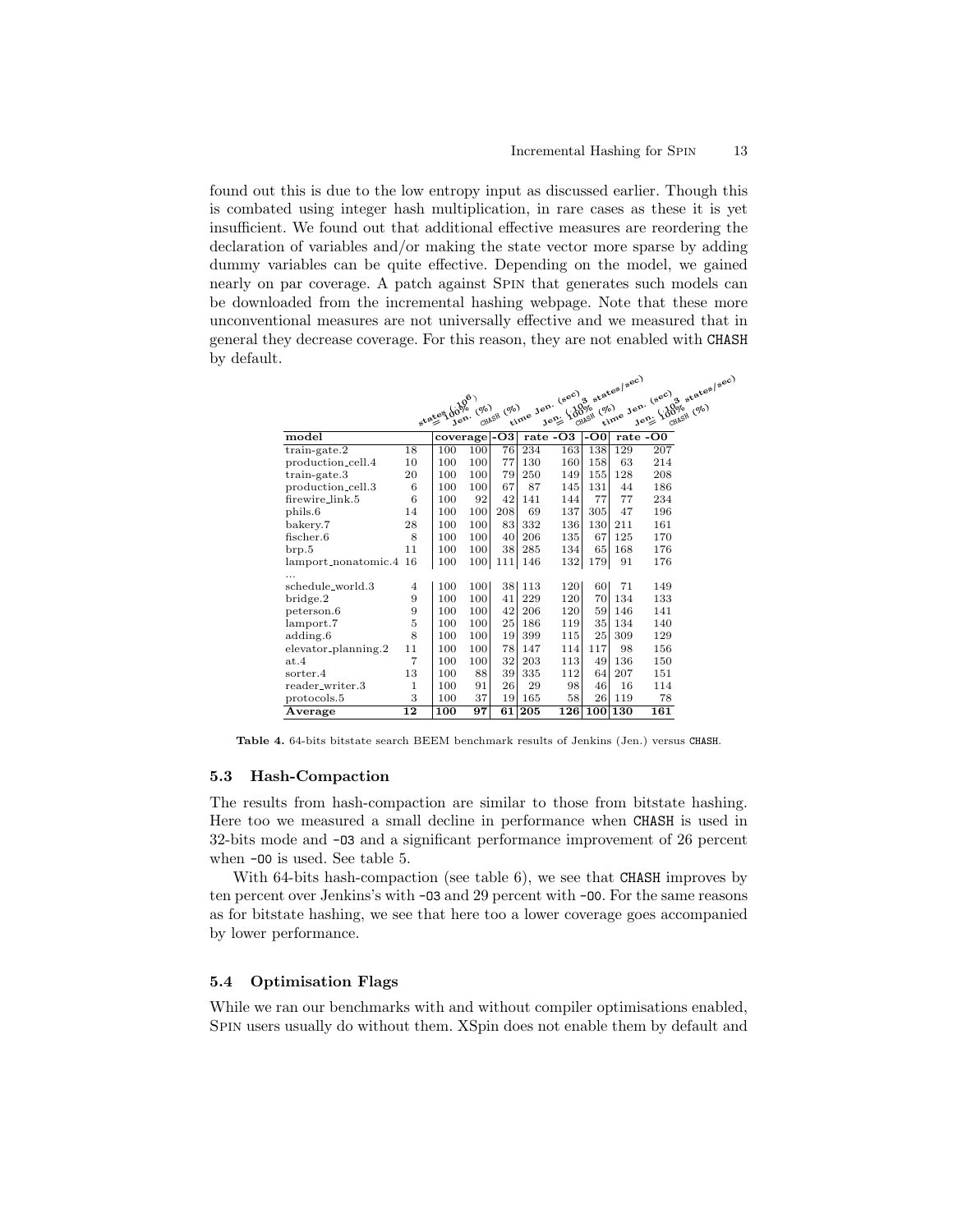|                     |    |              |     |           |        | Jen: februar (sec) |     |        | Jen Latabes   sec |  |
|---------------------|----|--------------|-----|-----------|--------|--------------------|-----|--------|-------------------|--|
|                     |    | states (00%) | (0) | CHASH (%) |        | time Jen. (sec)    |     |        | time Jen. (sec)   |  |
|                     |    |              |     |           |        |                    |     |        |                   |  |
| model               |    | coverage     |     | $-O3$     |        | $rate -03$         | -O0 |        | rate $-0$         |  |
| firewire_link.5     | 6  | 100          | 100 | 16        | 372    | 122                | 33  | 181    | 180               |  |
| phils.6             | 14 | 100          | 100 | 63        | 229    | 116                | 109 | 132    | 149               |  |
| $train-gate.2$      | 18 | 100          | 100 | 32        | 565    | 110                | 63  | 283    | 140               |  |
| train-gate.3        | 20 | 100          | 100 | 36        | 554    | 110                | 71  | 278    | 139               |  |
| production_cell.4   | 10 | 100          | 100 | 36        | 275    | 109                | 84  | 119    | 158               |  |
| telephony.7         | 22 | 100          | 97  | 37        | 587    | 109                | 70  | 312    | 137               |  |
| telephony.4         | 12 | 100          | 100 | 22        | 566    | 106                | 40  | 304    | 140               |  |
| lamport_nonatomic.4 | 16 | 100          | 72  | 45        | 357    | 105                | 91  | 177    | 141               |  |
| mcs.5               | 29 | 100          | 93  | 42        | 692    | 105                | 72  | 405    | 126               |  |
| peterson.6          | 9  | 100          | 100 | 14        | 621    | 105                | 22  | 393    | 123               |  |
|                     |    |              |     |           |        |                    |     |        |                   |  |
| lamport.7           | 5  | 100          | 100 | 7         | 661    | 97                 | 11  | 423    | 113               |  |
| driving_phils.4     | 11 | 100          | 41  | 12        | 923    | 95                 | 23  | 489    | 127               |  |
| protocols.5         | 3  | 100          | 63  | 6         | 561    | 94                 | 10  | 327    | 119               |  |
| lann.4              | 13 | 100          | 99  | 47        | 267    | 93                 | 98  | 128    | 126               |  |
| elevator_planning.2 | 11 | 100          | 100 | 29        | 398    | 91                 | 48  | 237    | 121               |  |
| bridge.2            | 9  | 100          | 100 | 19        | 497    | 90                 | 35  | 264    | 110               |  |
| msmie.4             | 7  | 100          | 100 | 9         | 826    | 89                 | 16  | 433    | 123               |  |
| sorter.4            | 13 | 100          | 89  | 16        | 840    | 83                 | 29  | 455    | 111               |  |
| reader_writer.3     | 1  | 100          | 91  | 15        | 50     | 75                 | 29  | 26     | 99                |  |
| hanoi.3             | 14 | 100          | 0   | 25        | 583    | 4                  | 47  | 306    | 8                 |  |
| Average             | 12 | 100          | 91  |           | 23 582 | 98                 |     | 44 322 | 126               |  |

Table 5. 32-bits hash-compaction search BEEM benchmark results of Jenkins (Jen.) versus CHASH.

|                     |                 |                |     |        |     | Jen: 1868% sec)<br>time Jen. (sec) |     |        | Jen: (states) sec<br>time Jen. (sec) |  |
|---------------------|-----------------|----------------|-----|--------|-----|------------------------------------|-----|--------|--------------------------------------|--|
|                     |                 |                | (0) | (9)    |     |                                    |     |        |                                      |  |
|                     |                 | states10000    |     | CHASH. |     |                                    |     |        |                                      |  |
| model               |                 | $coverage -O3$ |     |        |     | rate -O3                           | -00 |        | rate -O0                             |  |
| phils.6             | 14              | 100            | 100 | 83     | 174 | 131                                | 150 | 95     | 179                                  |  |
| production_cell.4   | 10              | 100            | 100 | 39     | 256 | 128                                | 91  | 110    | 150                                  |  |
| $train-gate.2$      | 18              | 100            | 100 | 36     | 500 | 123                                | 73  | 246    | 142                                  |  |
| train-gate.3        | 20              | 100            | 100 | 39     | 507 | 122                                | 84  | 237    | 149                                  |  |
| firewire_link.5     | 6               | 100            | 92  | 19     | 312 | 120                                | 38  | 157    | 156                                  |  |
| mcs.5               | 29              | 100            | 100 | 54     | 535 | 118                                | 94  | 308    | 146                                  |  |
| lamport_nonatomic.4 | 16              | 100            | 100 | 49     | 328 | 117                                | 98  | 165    | 136                                  |  |
| $e$ levator $2.3$   | 8               | 100            | 100 | 23     | 332 | 116                                | 39  | 199    | 131                                  |  |
| telephony.7         | 22              | 100            | 100 | 45     | 493 | 116                                | 78  | 281    | 135                                  |  |
| production_cell.3   | 6               | 100            | 100 | 34     | 168 | 116                                | 78  | 74     | 137                                  |  |
|                     |                 |                |     |        |     |                                    |     |        |                                      |  |
| lamport.7           | 5               | 100            | 100 | 12     | 391 | 106                                | 17  | 273    | 118                                  |  |
| msmie.4             | 7               | 100            | 100 | 13     | 541 | 104                                | 23  | 313    | 128                                  |  |
| bridge.2            | 9               | 100            | 100 | 23     | 400 | 104                                | 43  | 216    | 107                                  |  |
| driving_phils.4     | 11              | 100            | 83  | 16     | 690 | 104                                | 27  | 416    | 126                                  |  |
| schedule_world.3    | 4               | 100            | 100 | 19     | 220 | 102                                | 34  | 126    | 114                                  |  |
| adding.6            | 8               | 100            | 100 | 9      | 836 | 101                                | 12  | 634    | 111                                  |  |
| sorter.4            | 13              | 100            | 88  | 21     | 628 | 99                                 | 34  | 388    | 111                                  |  |
| elevator_planning.2 | 11              | 100            | 100 | 36     | 317 | 97                                 | 62  | 185    | 129                                  |  |
| reader_writer.3     | 1               | 100            | 91  | 19     | 40  | 94                                 | 35  | 21     | 101                                  |  |
| protocols.5         | 3               | 100            | 37  | 9      | 343 | 51                                 | 14  | 226    | 68                                   |  |
| Average             | $\overline{12}$ | 100            | 97  | 29     | 429 | 110                                |     | 53 250 | 129                                  |  |

Table 6. 64-bits hash-compaction search BEEM benchmark results of Jenkins (Jen.) versus CHASH.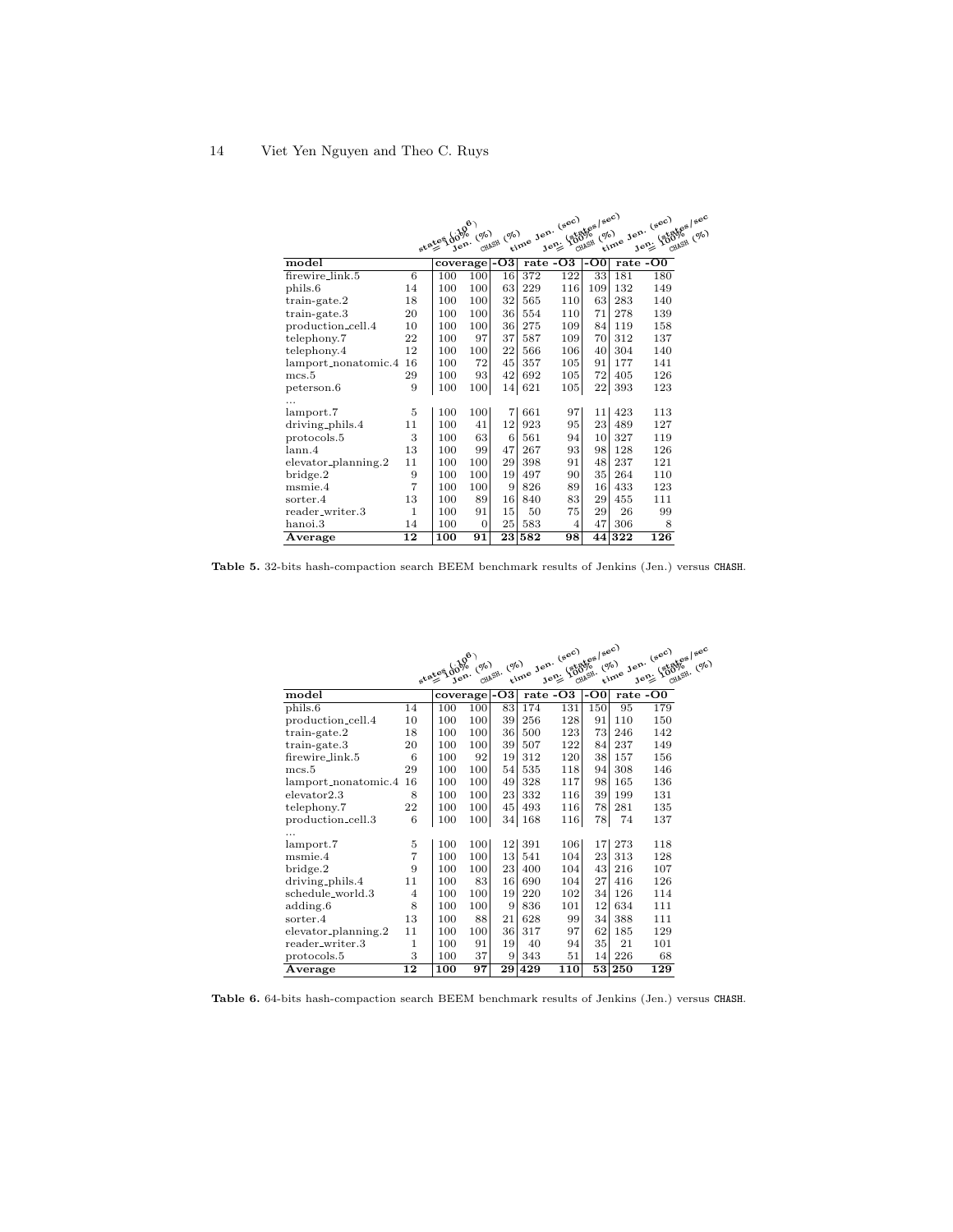users usually forget to enable them manually. Based our results, we see that enabling optimisations (i.e.  $-03$ ) makes a significant difference, as it reduces the verification time nearly by an half. This substantial improvement costs only a few seconds additional compilation time.

#### 5.5 Memory Consumption

We also extracted memory utilisation statistics for runs<sup>5</sup> with and without CHASH. For both -O0 and -O3, we measured an average memory overhead by CHASH of six percent compared to runs with Jenkins's. This is caused by our implementation, which maintains hash values on the DFS stack such that a reverse CHASH operation does not have to be computed.

# 5.6 Profiler Runs

We also wanted to find out how much CHASH improves and whether there is more room for improvement. We ran a profiled version on our selection of the BEEM benchmark suite. For pointing out the interesting points, it sufficies to only present the combined profiler data from 32-bits and 64-bits exhaustive verification. See figures 1 and 2. In this figure, d\_hash is Jenkins's hash function, c\_hash is the CHASH implementation, hstore is the hashtable storage function, new\_state is the DFS routine, compress is the mask-compression function, do\_transit performs one transition from the current state and misc are all other functions.



Fig. 1. Percentual stakes of five most time-consuming functions for BEEM benchmarks compiled with -O0.

The stake of hashing with Jenkins's is for both -O0 and -O3 clearly visible in the total running time. When CHASH is enabled, it eliminates hashing as a visible stake in the total running time. For -O3, the stake of CHASH is near zero and therefore not depicted in the figure.

Also noteworthy is that compress and hstore have a significant stake for both -00 and -03. The former is in SPIN 5.1.4 disabled by default in case of 32-bit

<sup>&</sup>lt;sup>5</sup> We were not able to include runs with compress disabled for measuring memory overhead, as Spin does not output memory statistics when compress is disabled.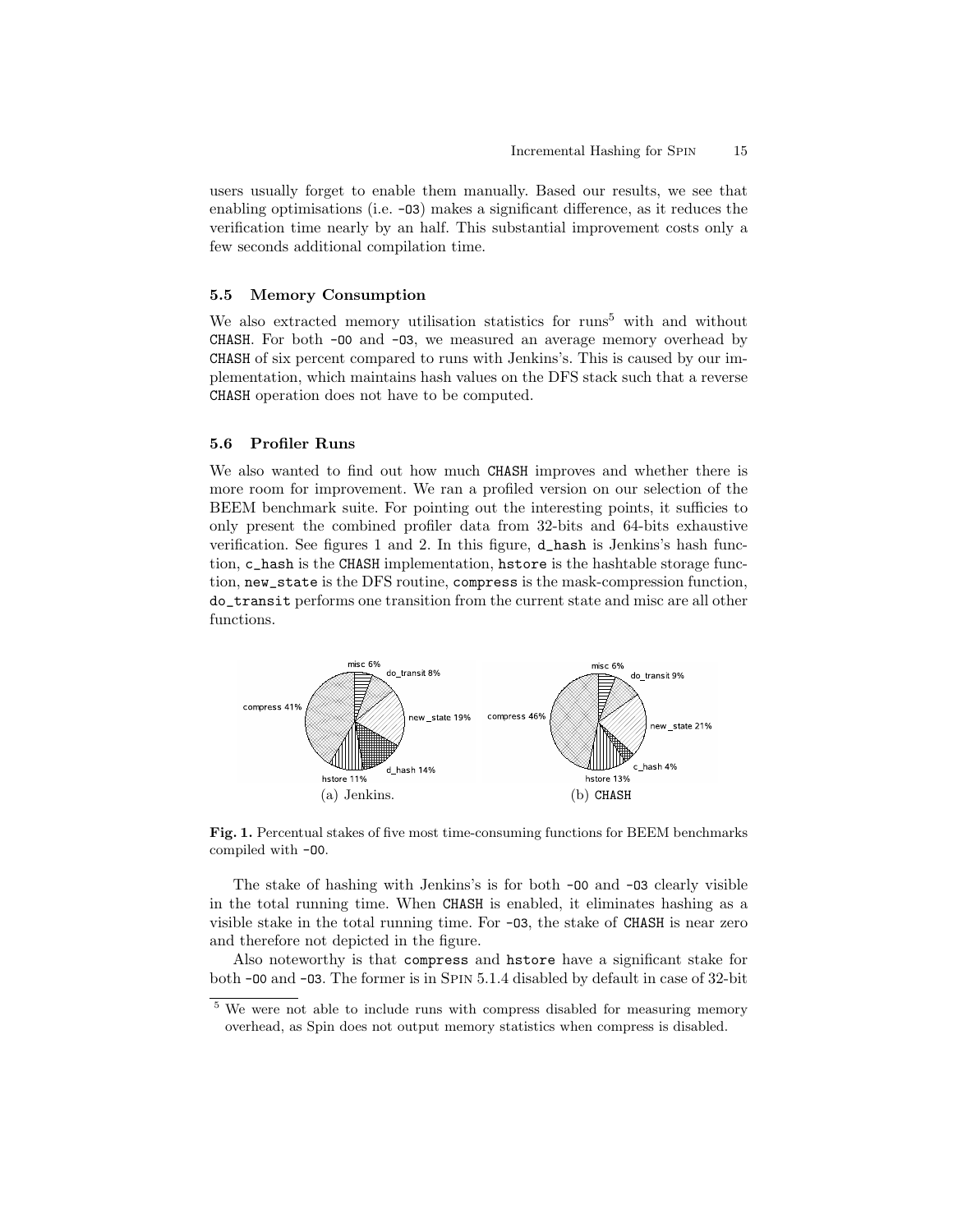

Fig. 2. Percentual stakes of five most time-consuming functions for BEEM benchmarks compiled with -O3.

exhaustive verification of safety properties. We measured the impact of this in our benchmarks, and detected that disabling mask-compression improves performance by ten percent in -O3 and 36 percent in -O0. This however comes at the cost of increased memory consumption. Unfortunately, this was not measurable because runs with compress disabled do not output memory statistics.

## 5.7 Extremely Long Runs

We also experimented with models that either run out of memory or have a high verification times. We specifically reran the BEEM benchmark with 64-bits bitstate enabled, profiler enabled, compiler optimisations enabled, hashtable size of  $2^{36}$ , maximal depth of 20 million and  $k = 3$ . The table below is a selection of five models with the longest verification times:

| models with the longest verincation times: |    |                                           |                |    |                                            |                                                                                                 |     |                         |
|--------------------------------------------|----|-------------------------------------------|----------------|----|--------------------------------------------|-------------------------------------------------------------------------------------------------|-----|-------------------------|
|                                            |    | Sy size (bytes)                           |                |    | $=$ states ( $10^9$ )<br>states ( $10^9$ ) |                                                                                                 |     | h time (hours) deep (%) |
| model                                      |    |                                           |                |    |                                            |                                                                                                 |     |                         |
| firewire_link.6                            |    | $420 \text{ Jen } \overline{\text{kins}}$ | 19             |    | $\overline{64}$ 1887952 54.9 94598 134     |                                                                                                 |     |                         |
|                                            |    | CHASH                                     | 19             |    | 67 1281175 42.1 126380                     |                                                                                                 |     |                         |
| peg_solitaire.6                            |    | $60$ Jenkins                              | $\overline{2}$ | 25 |                                            | $\begin{array}{r} 36 \ 12.4 \ \ 53540 \\ 36 \ 12.0 \ \ 55238 \end{array}$                       | 103 |                         |
|                                            |    | <b>CHASH</b>                              | $\overline{2}$ | 25 |                                            |                                                                                                 |     |                         |
|                                            |    | $96 \overline{\text{Jenkins}}$            | 6              |    | 15 304 4.6 339291                          |                                                                                                 |     |                         |
| driving_phils.5                            |    | <b>CHASH</b>                              | 5              | 14 |                                            | $\frac{304 \quad 3.3}{\textcolor{blue}{\textbf{-3.3 \cdot 450963}}}\,\textcolor{red}{^{133}}\,$ |     |                         |
|                                            |    | Jenkins                                   | $\overline{2}$ | 8  | max.                                       | 4.0105885                                                                                       | 121 |                         |
| lamport_nonatomic.5 224                    |    | CHASH                                     | 1              | 7  | max.                                       | 3.1 128062                                                                                      |     |                         |
|                                            | 64 | Jenkins                                   |                | 8  | max.                                       | $\frac{2.1186624}{2.1186624}$ 125                                                               |     |                         |
| telephony.6                                |    | CHASH                                     |                | 8  |                                            | max. 1.7 233323                                                                                 |     |                         |

The gain represents the verification rate index of CHASH when compared against Jenkins's. Runs for which the maximal depth was reached are indicated by max. in the depth column.

As can be seen, CHASH improves greatly over Jenkins with an improvement of up to 34 percent. As can be seen from the times, this improvement can save hours of verification. Also particularly interesting is that this selection of models have quite large state vectors. This suggests a correlation between the state vector size and the performance gain by CHASH. The BEEM benchmark suite includes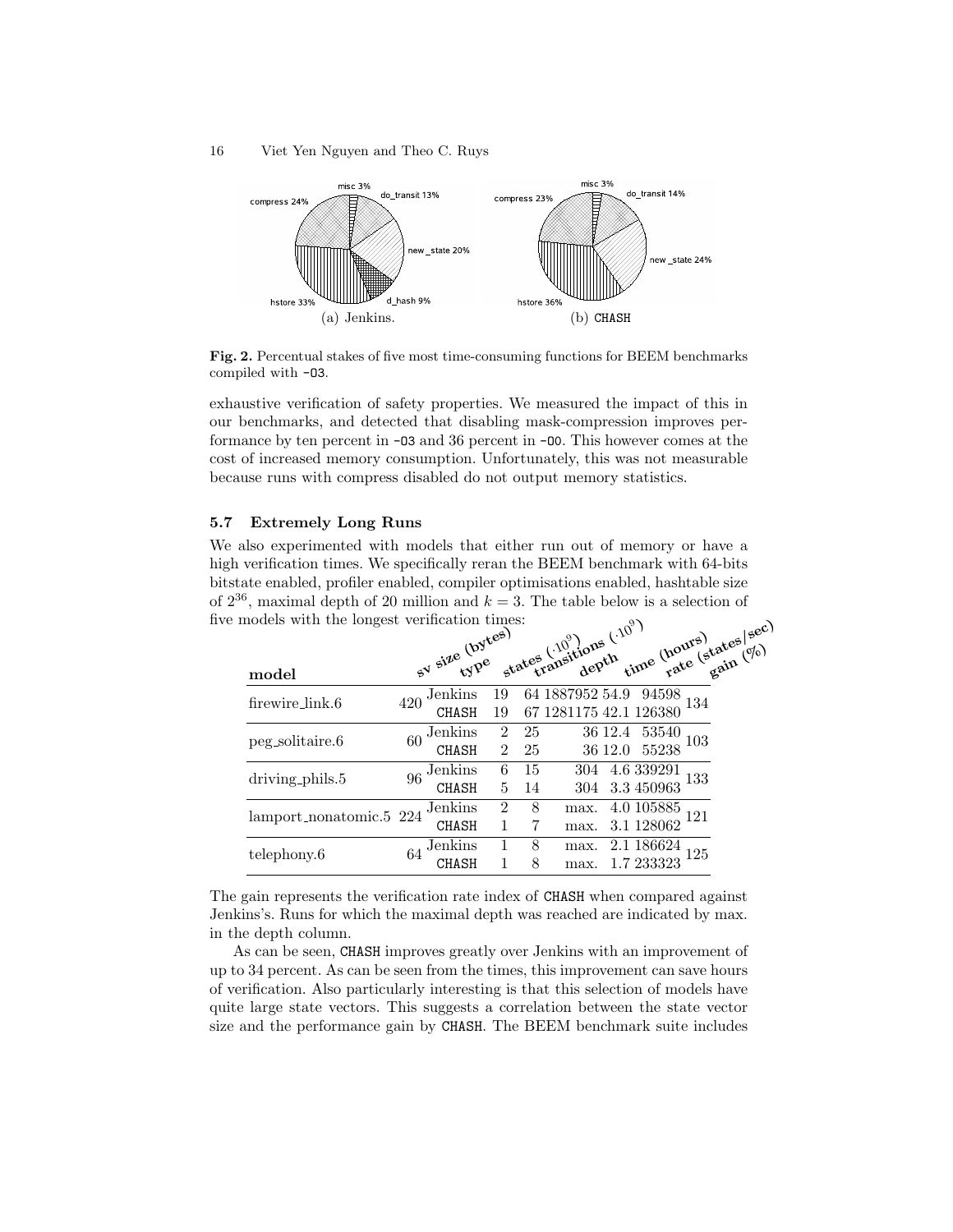too little models with large state vectors and significant large state spaces in order to measure such a correlation.

# 6 Conclusions

There are still several ways to improve our incremental hashing scheme as implemented in Spin. First, we used integer hash functions to improve its uniformity, and though this works out well, there is room for improvement. We saw that for some models, the collision rates were relatively high and/or the coverage rates relatively low. By devising other methods for function  $T$ , the mapping of integers to the ring  $R$ , this may be improved. Our experiments with sparse state vectors and variable reordering for bitstate hashing also help, but more investigation is required to define an approach that is on average substantially better.

Also, currently untested is the use of incremental hashing with multi-core model checking (available since Spin 5) and the verification of liveness properties. This is likely to require additions to the CHASH implementation.

CHASH can be also used orthogonally upon traditional hash function, as a good second opinion second hash. This hash code can be stored along the state in the hash table, and used as an additional check before byte-for-byte comparison is done. This can improve the performance of hstore function, of which profiler results have shown that improvements in this function is likely to be reflected in the total running time.

The concept of incremental computation can also be extended to maskcompression and the state collapser. Having an incremental collapse also enables a nicer implementation of incremental hashing, as it will not be necessary anymore to add a c hash at every update of the state vector.

Lastly, the BEEM benchmark suite served their purpose for the greater part of our experiments. It was only lacking on one point, and that is where we wanted to unfold a correlation between the state vector size and the performance gain. The problem lies in the lack of models that have both large state spaces and large state vectors. Adaptations of models in the current suite, or a series of new models that do have those properties would be welcoming for increasing the usefulness of the BEEM benchmark suite even further.

Conclusive, we described an incremental hashing that is applicable to any state vector datastructure, implemented it in Spin and evaluated it using the BEEM benchmarks. From this evaluation, we observed that Spin's default settings, namely with compiler optimisations disabled, that incremental hashing is superior to Hsieh's SFH and Jenkins's in all cases. With the most aggressive safe compiler optimisations enabled, namely  $-03$ , SFH is generally better for 32-bits exhaustive search, Jenkins's for all other 32-bits verification modes and incremental hashing is better in all approximate modes and 64-bits in particular. The average reduction of applying compiler optimisation is nearly a half. We recommend it to always enable it, and in case when 64-bits machines are used, combine this with incremental hashing.

The full result set from the BEEM benchmarks and CHASH patch against Spin 5.1.4 can be downloaded from the incremental hashing webpage [17].